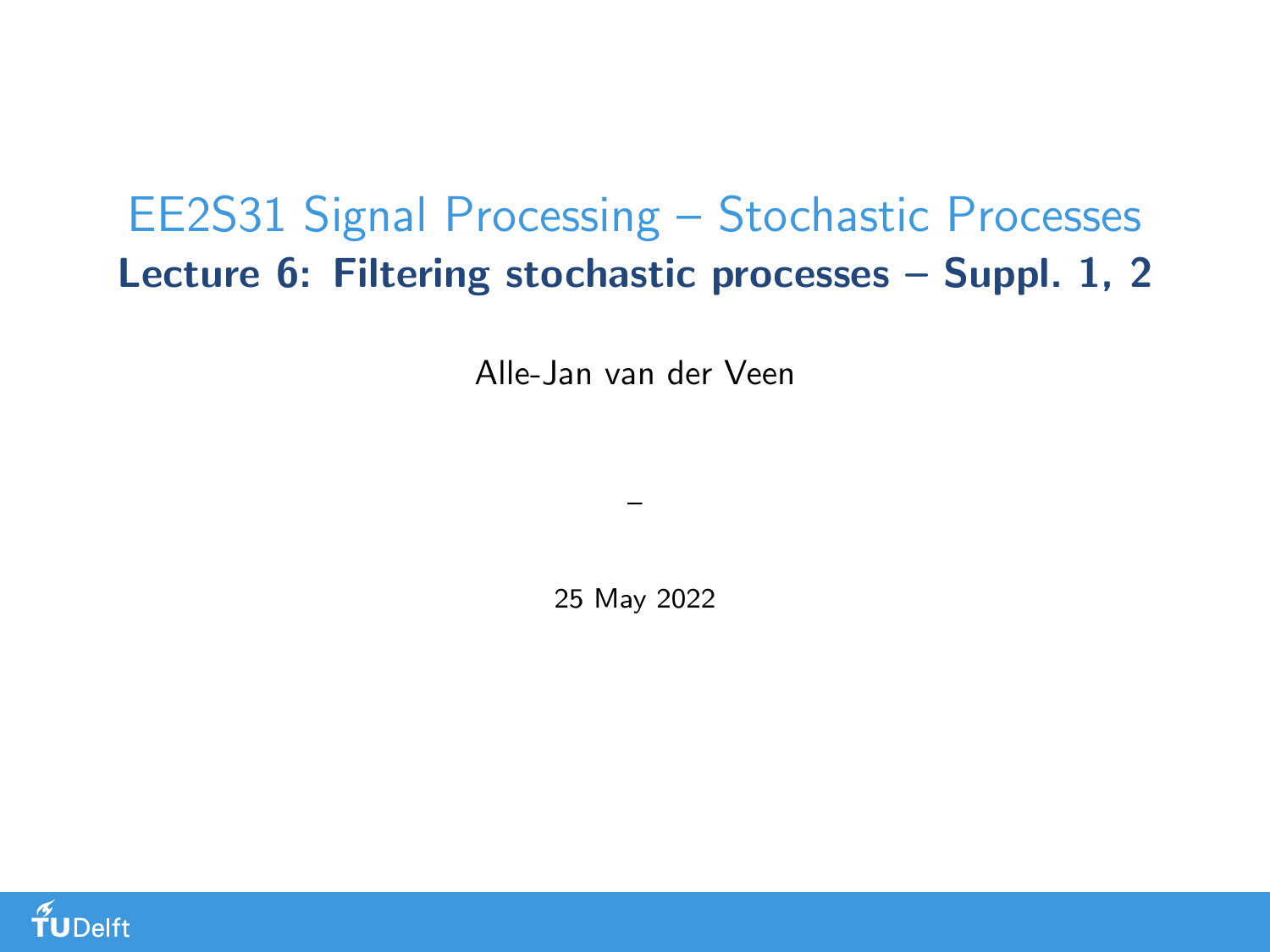## Ch.13.9 Ergodicity

Estimating expected value: ensemble average

$$
\frac{\partial^2 \mathbf{1}{\partial u}^T}{\partial u}^T\mathbf{1}{\partial u}^T\mathbf{1}{\partial u}^T\mathbf{1}{\partial u}^T\mathbf{1}{\partial u}^T\mathbf{1}{\partial u}^T\mathbf{1}{\partial u}^T\mathbf{1}{\partial u}^T\mathbf{1}{\partial u}^T\mathbf{1}{\partial u}^T\mathbf{1}{\partial u}^T\mathbf{1}{\partial u}^T\mathbf{1}{\partial u}^T\mathbf{1}{\partial u}^T\mathbf{1}{\partial u}^T\mathbf{1}{\partial u}^T\mathbf{1}{\partial u}^T\mathbf{1}{\partial u}^T\mathbf{1}{\partial u}^T\mathbf{1}{\partial u}^T\mathbf{1}{\partial u}^T\mathbf{1}{\partial u}^T\mathbf{1}{\partial u}^T\mathbf{1}{\partial u}^T\mathbf{1}{\partial u}^T\mathbf{1}{\partial u}^T\mathbf{1}{\partial u}^T\mathbf{1}{\partial u}^T\mathbf{1}{\partial u}^T\mathbf{1}{\partial u}^T\mathbf{1}{\partial u}^T\mathbf{1}{\partial u}^T\mathbf{1}{\partial u}^T\mathbf{1}{\partial u}^T\mathbf{1}{\partial u}^T\mathbf{1}{\partial u}^T\mathbf{1}{\partial u}^T\mathbf{1}{\partial u}^T\mathbf{1}{\partial u}^T\mathbf{1}{\partial u}^T\mathbf{1}{\partial u}^T\mathbf{1}{\partial u}^T\mathbf{1}{\partial u}^T\mathbf{1}{\partial u}^T\mathbf{1}{\partial u}^T\mathbf{1}{\partial u}^T\mathbf{1}{\partial u}^T\mathbf{1}{\partial u}^T\mathbf{1}{\partial u}^T\mathbf{1}{\partial u}^T\mathbf{1}{\partial u}^T\mathbf{1}{\partial u}^T\mathbf{1}{\partial u}^T\mathbf{1}{\partial u}^T\mathbf{1}{\partial u}^T\mathbf{1}{\partial u}^T\mathbf{1}{\partial u}^T\mathbf{1}{\partial u}^T\mathbf{1}{\partial u}^T\mathbf{1}{\partial u}^T\mathbf{1}{\partial u}^T\mathbf{1}{\partial u}^T\mathbf
$$

How can we estimate  $E[X(n)]$  if we don't know the PDF?

**Example average:** 
$$
\hat{\mu}(n) = \frac{1}{l} \sum_{i=1}^{l} x(n, s_i)
$$
.

We will need many independent observations!

If WSS process:  $E[X(n)]$  is the same for all n. Can we use that?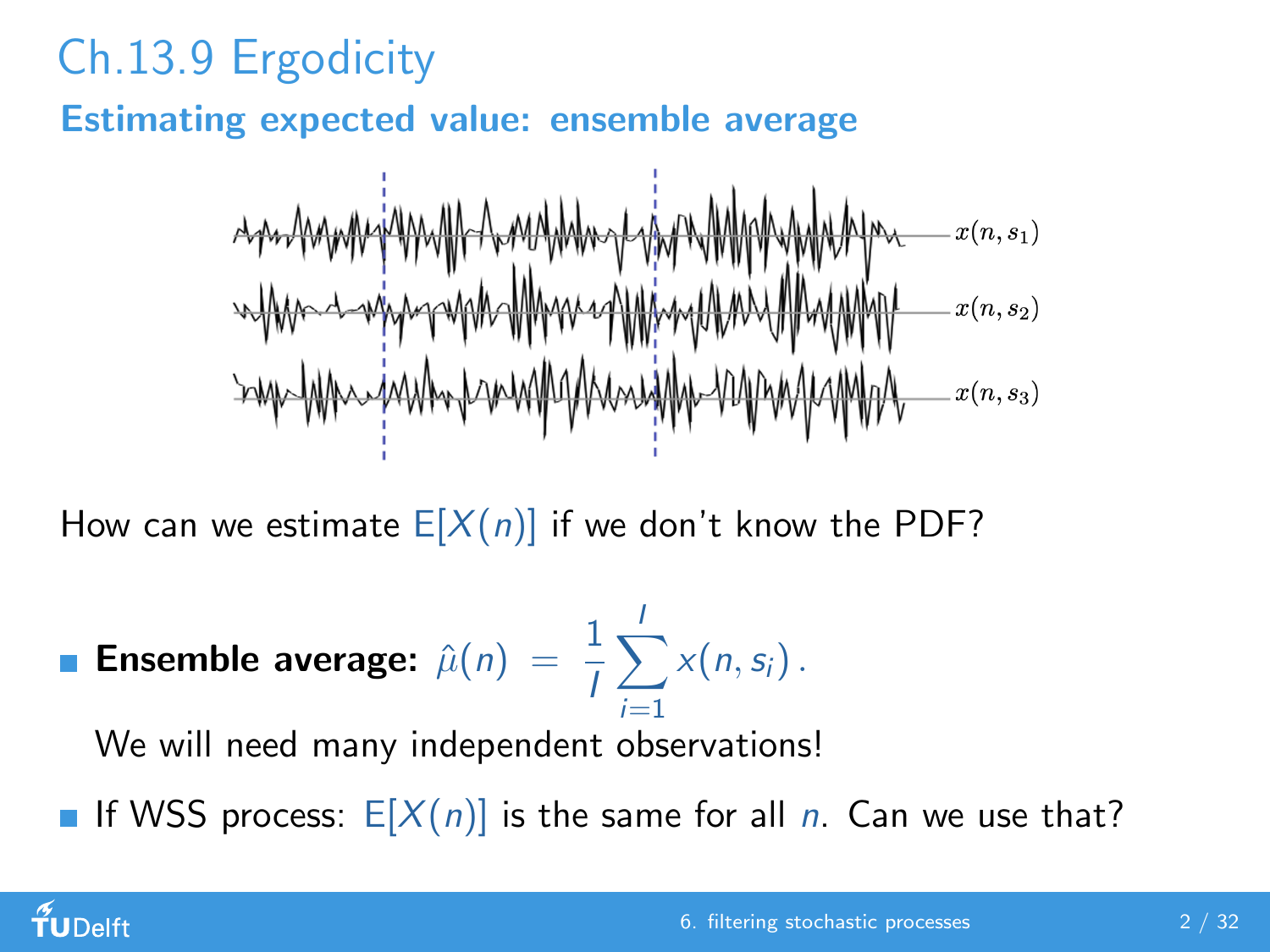If the process is **ergodic**, we can also average over time using a single realization (in this case  $x(n, s_2)$ ):

$$
\frac{1}{2} \left\| \frac{1}{2} \left( \frac{1}{2} \left( \frac{1}{2} \left( \frac{1}{2} \left( \frac{1}{2} \left( \frac{1}{2} \left( \frac{1}{2} \left( \frac{1}{2} \left( \frac{1}{2} \left( \frac{1}{2} \right) \right) - \frac{1}{2} \left( \frac{1}{2} \left( \frac{1}{2} \left( \frac{1}{2} \right) - \frac{1}{2} \left( \frac{1}{2} \right) \right) - \frac{1}{2} \left( \frac{1}{2} \left( \frac{1}{2} \left( \frac{1}{2} \right) - \frac{1}{2} \left( \frac{1}{2} \left( \frac{1}{2} \right) - \frac{1}{2} \left( \frac{1}{2} \left( \frac{1}{2} \right) - \frac{1}{2} \left( \frac{1}{2} \left( \frac{1}{2} \right) - \frac{1}{2} \left( \frac{1}{2} \left( \frac{1}{2} \right) - \frac{1}{2} \left( \frac{1}{2} \left( \frac{1}{2} \right) - \frac{1}{2} \left( \frac{1}{2} \left( \frac{1}{2} \left( \frac{1}{2} \right) - \frac{1}{2} \left( \frac{1}{2} \right) - \frac{1}{2} \left( \frac{1}{2} \left( \frac{1}{2} \right) - \frac{1}{2} \left( \frac{1}{2} \right) - \frac{1}{2} \left( \frac{1}{2} \left( \frac{1}{2} \right) - \frac{1}{2} \left( \frac{1}{2} \right) - \frac{1}{2} \left( \frac{1}{2} \left( \frac{1}{2} \left( \frac{1}{2} \right) - \frac{1}{2} \left( \frac{1}{2} \left( \frac{1}{2} \right) - \frac{1}{2} \left( \frac{1}{2} \right) - \frac{1}{2} \left( \frac{1}{2} \right) - \frac{1}{2} \left( \frac{1}{2} \left( \frac{1}{2} \right) - \frac{1}{2} \left( \frac{1}{2} \right) - \frac{1}{2} \left( \frac{1}{2} \left( \frac{1}{2} \right) - \frac{1}{2} \left( \frac{1}{2} \right) -
$$

$$
\hat{\mu} = \frac{1}{N} \sum_{n=1}^{N} x(n, s_i)
$$

**Definition:** for an ergodic process, the time average  $\bar{X}$  and the ensemble average  $E[X]$  are the same.

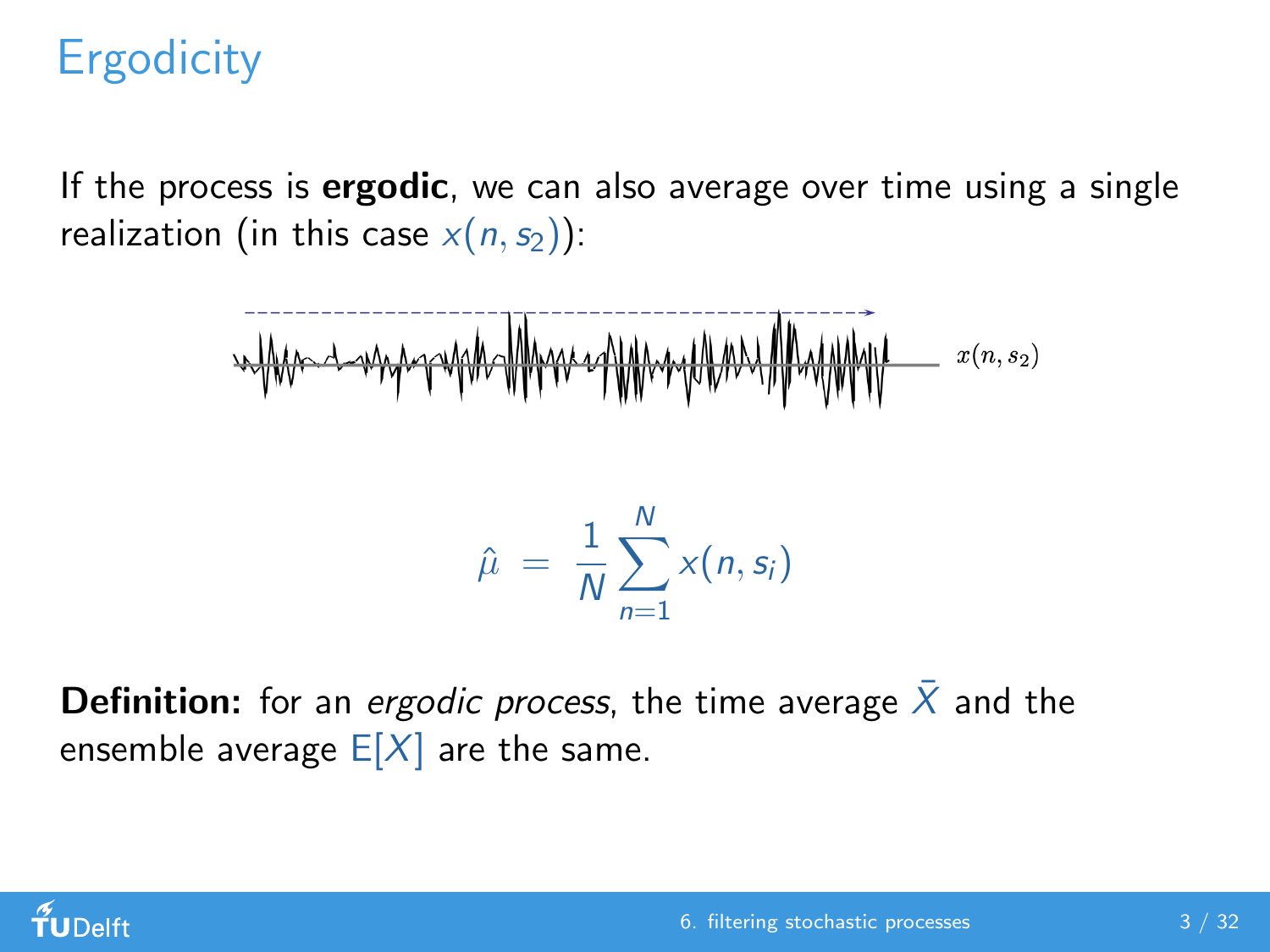Definition:

 $\tilde{\mathbf{f}}$ UDelft

For a stationary random process  $X(t)$ , define the time averages of a sample function  $x(t)$  as

$$
\bar{X}(T) = \frac{1}{2T} \int_{-T}^{T} x(t) dt
$$

$$
\overline{X^2}(T) = \frac{1}{2T} \int_{-T}^{T} x^2(t) dt
$$

These can be measured from a single available observation. By definition, for an ergodic process

 $\lim_{T\to\infty} \bar{X}(T) = \mu_X$ 

WSS is not sufficient! The autocovariance  $C_X(\tau)$  must go to zero quickly enough, so time samples are sufficiently independent.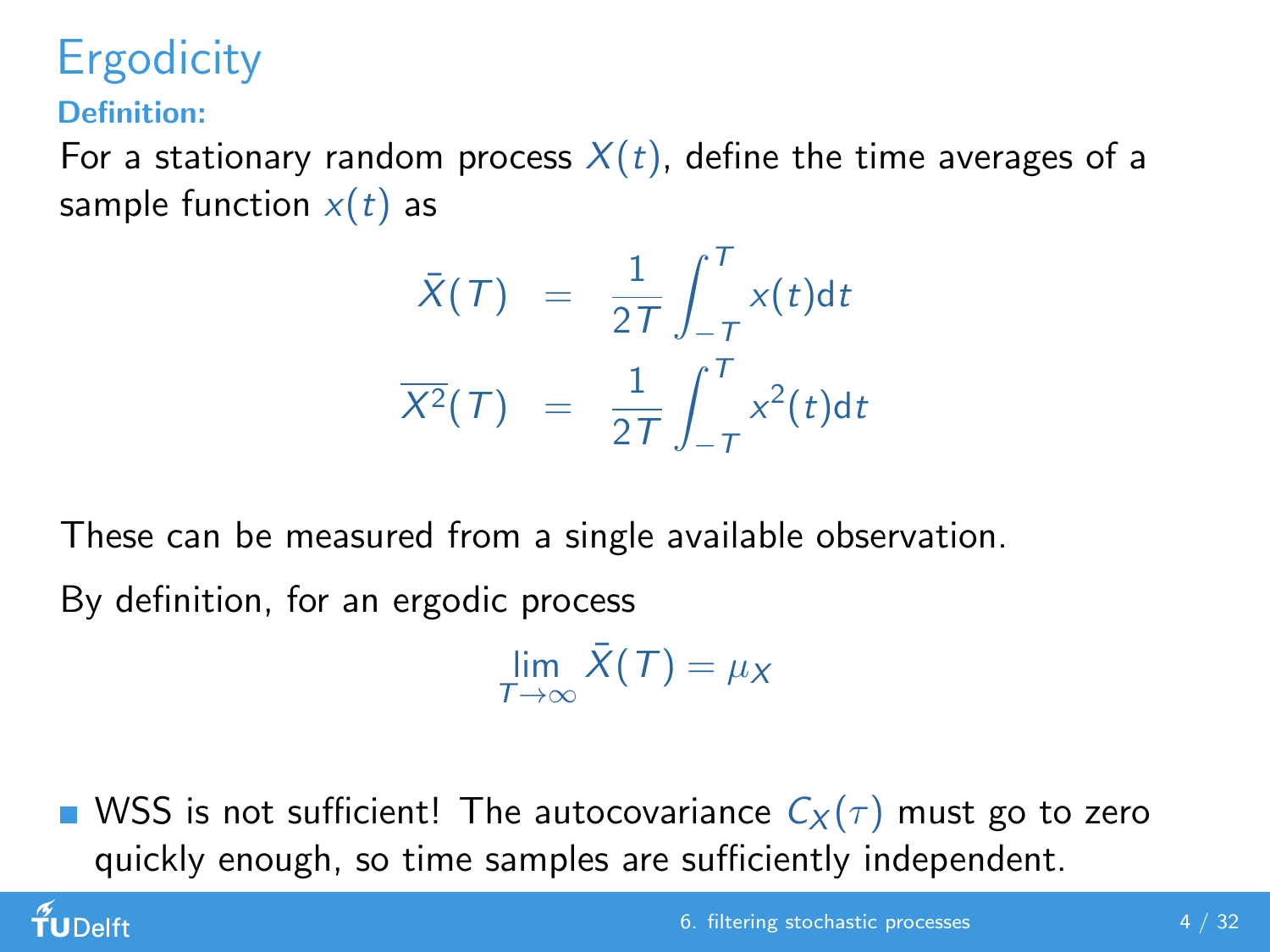#### Not all WSS processes are ergodic!

Process:  $X_n = A$ , with random amplitude A, uniform in [0, 1].



ensemble average

TUDelft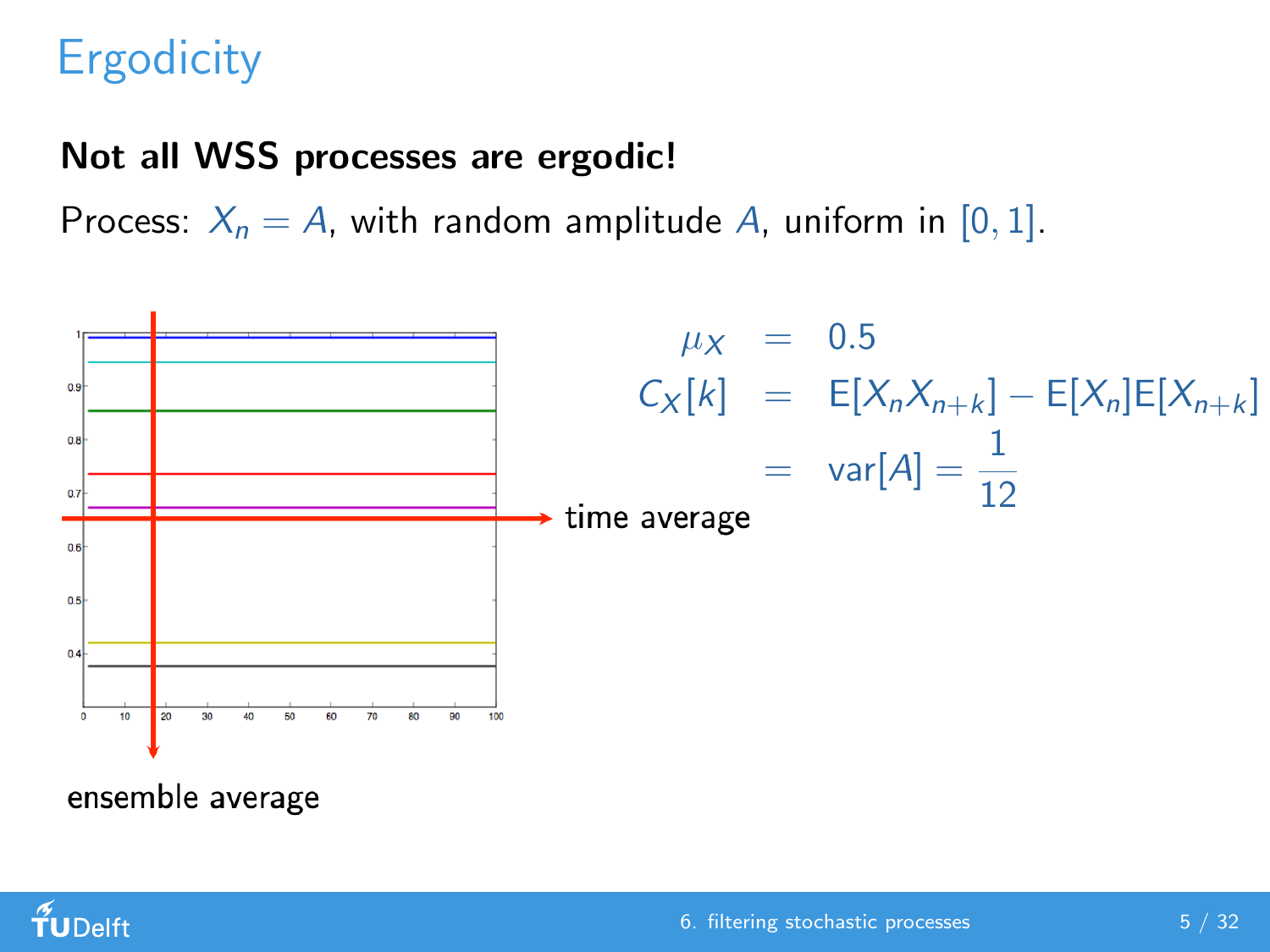**Theorem 13.13** Let  $X(t)$  be stationary, with expected value  $\mu_X$  and autocovariance  $C_X(\tau)$ .

If  $\int_{-\infty}^{\infty} |C_X(\tau)| \mathrm{d}\tau < \infty$ , then the sequence  $\bar{X}(T), \bar{X}(2T), \cdots$  is an unbiased, consistent sequence of estimators of  $\mu_X$ .

It suffices that  $C_X(0) < \infty$  (finite variance) and  $C_X(\tau) = 0$  for  $\tau > \tau_0$ .

#### Proof

Unbiased:

$$
\mathsf{E}[\bar{X}(T)] = \frac{1}{2T} \mathsf{E} \left[ \int_{-T}^{T} X(t) \mathrm{d}t \right] = \frac{1}{2T} \int_{-T}^{T} \mathsf{E}[X(t)] \mathrm{d}t
$$

$$
= \frac{1}{2T} \int_{-T}^{T} \mu_X \mathrm{d}t = \mu_X
$$

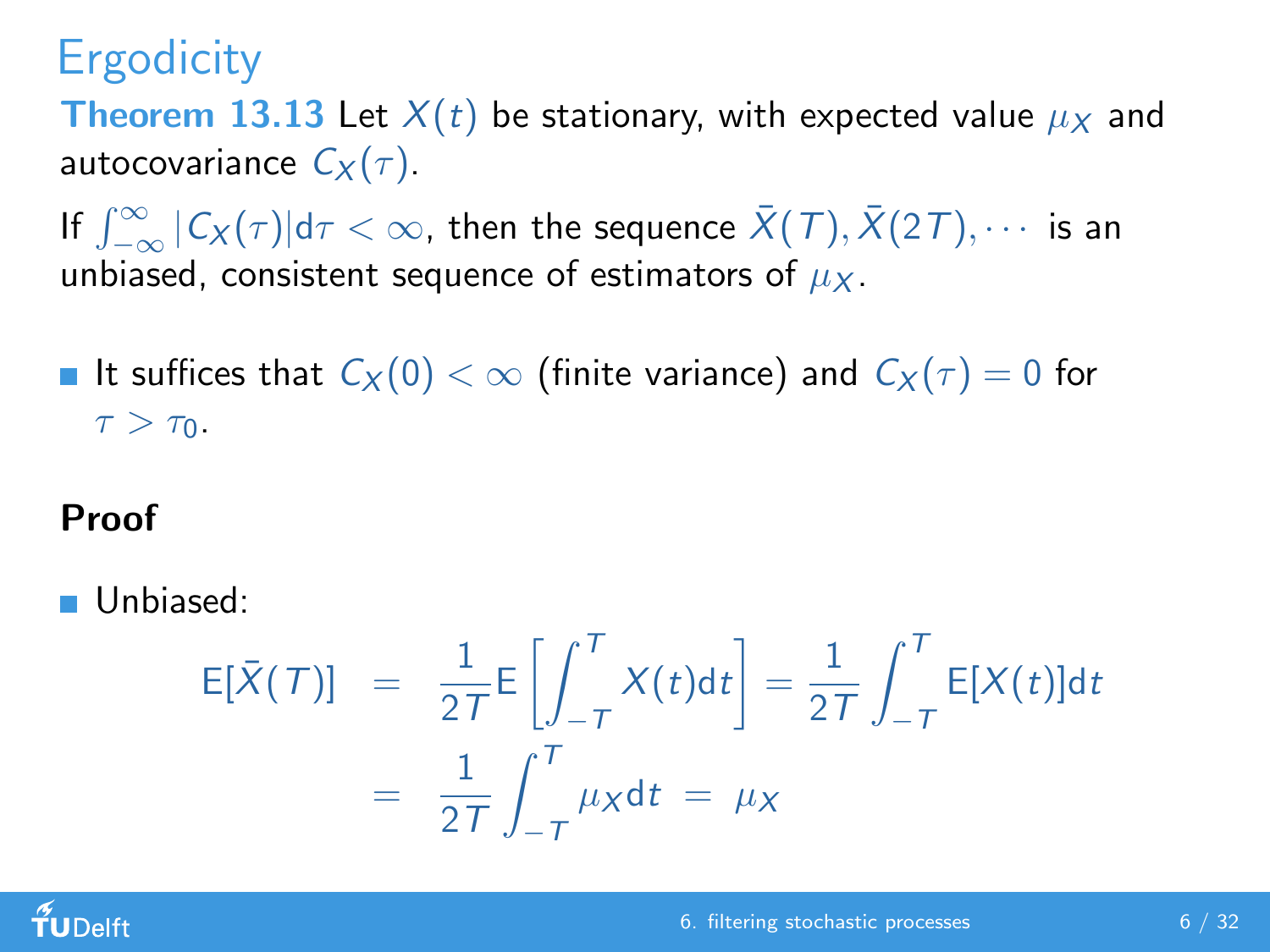#### **Ergodicity** Proof (continued)

Consistent: sufficient to show that  $\lim_{T\to\infty} \text{var}[\bar{X}(T)] = 0$ :

$$
\begin{array}{rcl}\n\text{var}[\bar{X}(T)] & = & \mathbb{E}\left[\left(\frac{1}{2T}\int_{-T}^{T} (X(t) - \mu_X) \, \mathrm{d}t\right)^2\right] \\
& = & \frac{1}{(2T)^2} \mathbb{E}\left[\left(\int_{-T}^{T} (X(t) - \mu_X) \, \mathrm{d}t\right) \left(\int_{-T}^{T} (X(t' - \mu_X) \, \mathrm{d}t')\right)\right] \\
& = & \frac{1}{(2T)^2} \int_{-T}^{T} \int_{-T}^{T} \mathbb{E}[(X(t) - \mu_X)(X(t') - \mu_X)] \, \mathrm{d}t' \, \mathrm{d}t \\
& = & \frac{1}{(2T)^2} \int_{-T}^{T} \int_{-T}^{T} C_X(t - t') \, \mathrm{d}t' \, \mathrm{d}t \\
& \text{bounded by some } K\n\end{array}
$$

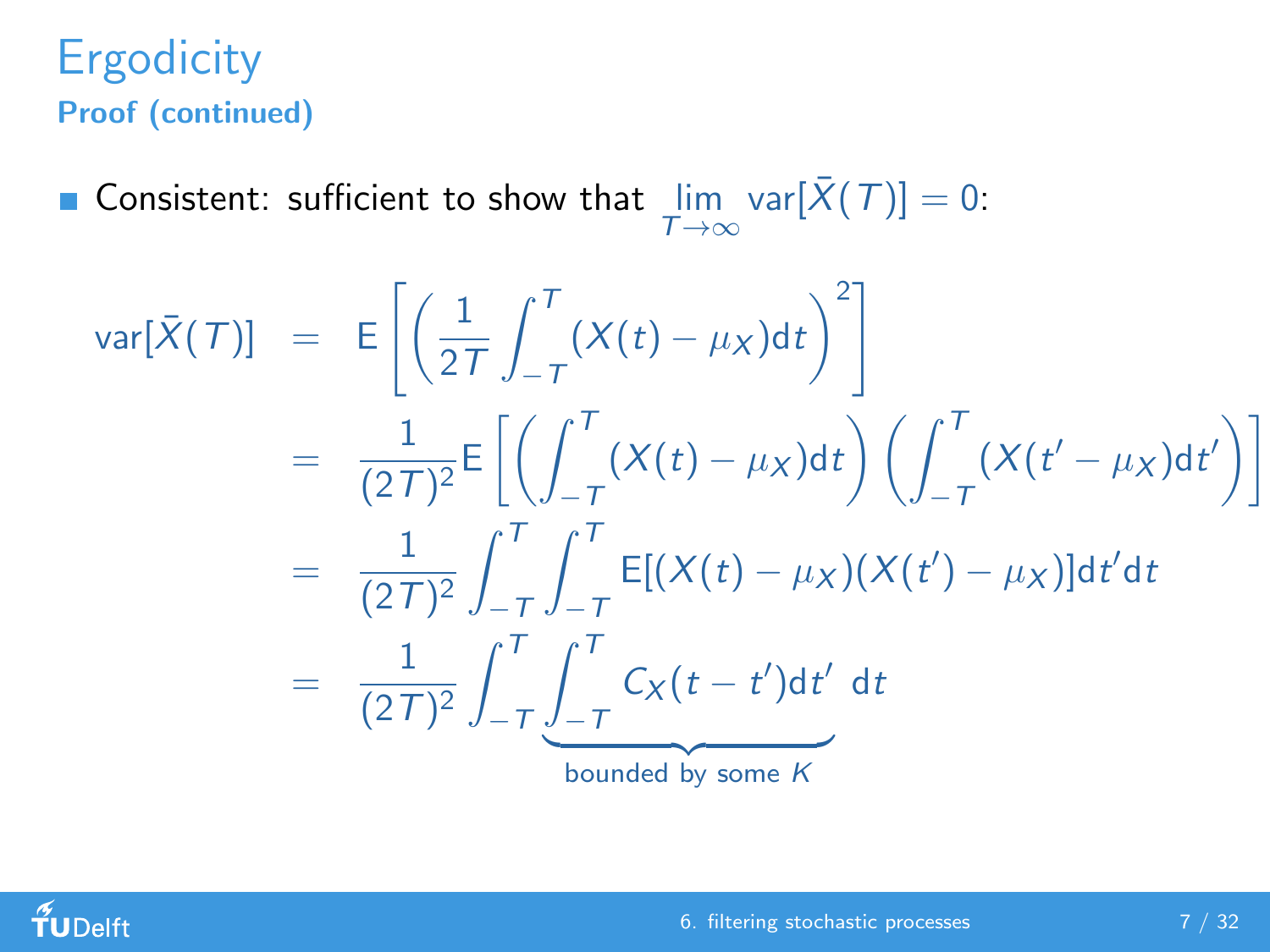#### **Ergodicity** Proof (continued)

Note that

$$
\int_{-T}^{T} C_X(t-t') \mathsf{d} t' \leq \int_{-\infty}^{\infty} |C_X(\tau)| \mathsf{d} \tau < \infty
$$

so that there is a constant  $K$  such that

$$
\text{var}[\bar{X}(T)] \leq \frac{1}{(2T)^2} \int_{-T}^{T} K dt = \frac{K}{2T}
$$

Thus  $\lim_{T \to \infty} \text{var}[\bar{X}(T)] \le \lim_{T \to \infty}$ K  $\frac{\dot{\Omega}}{2T} = 0.$ 

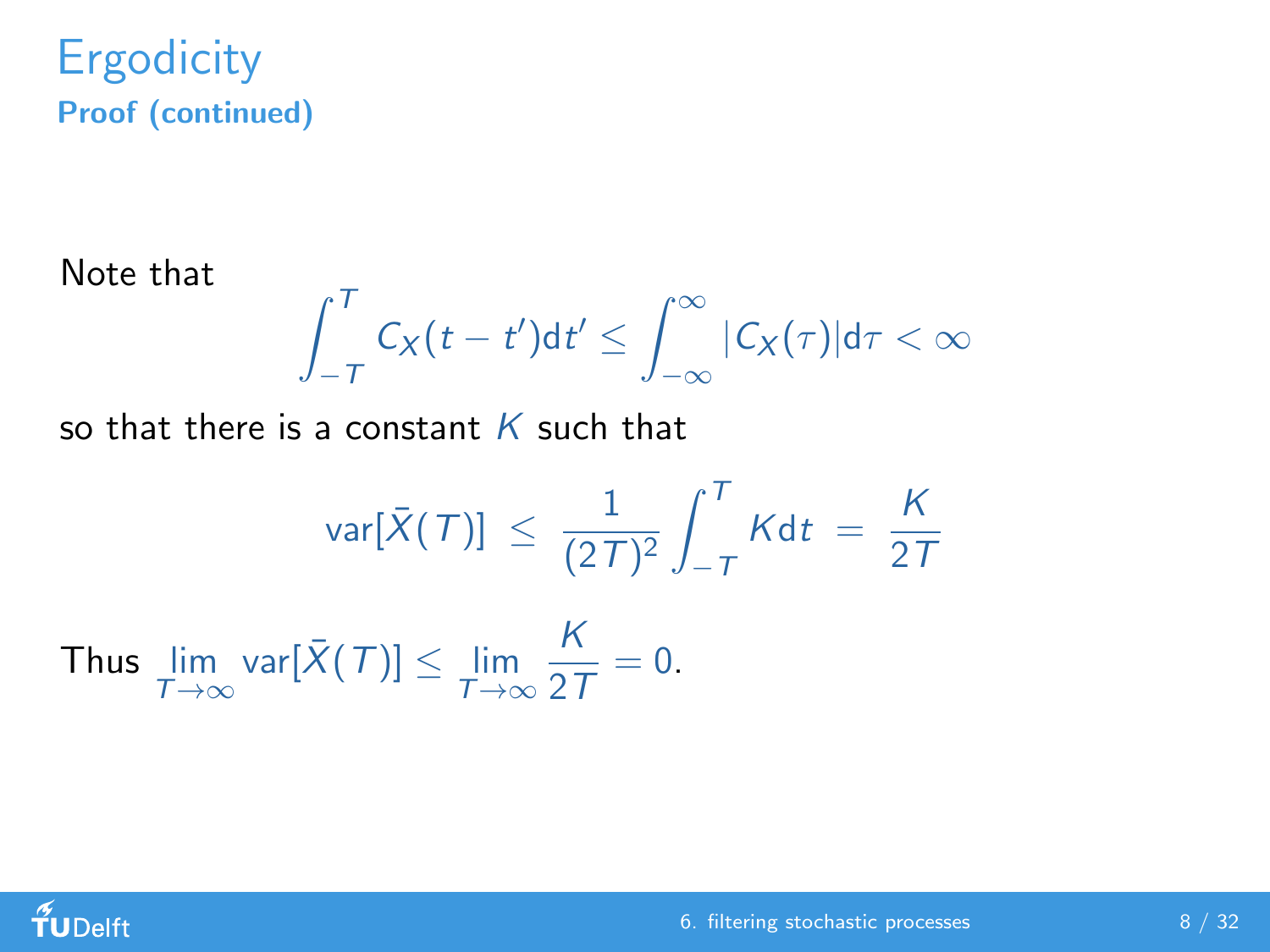# Similar for the Autocorrelation Function (1)



Because the process is WSS, the value of  $n$  is not important.

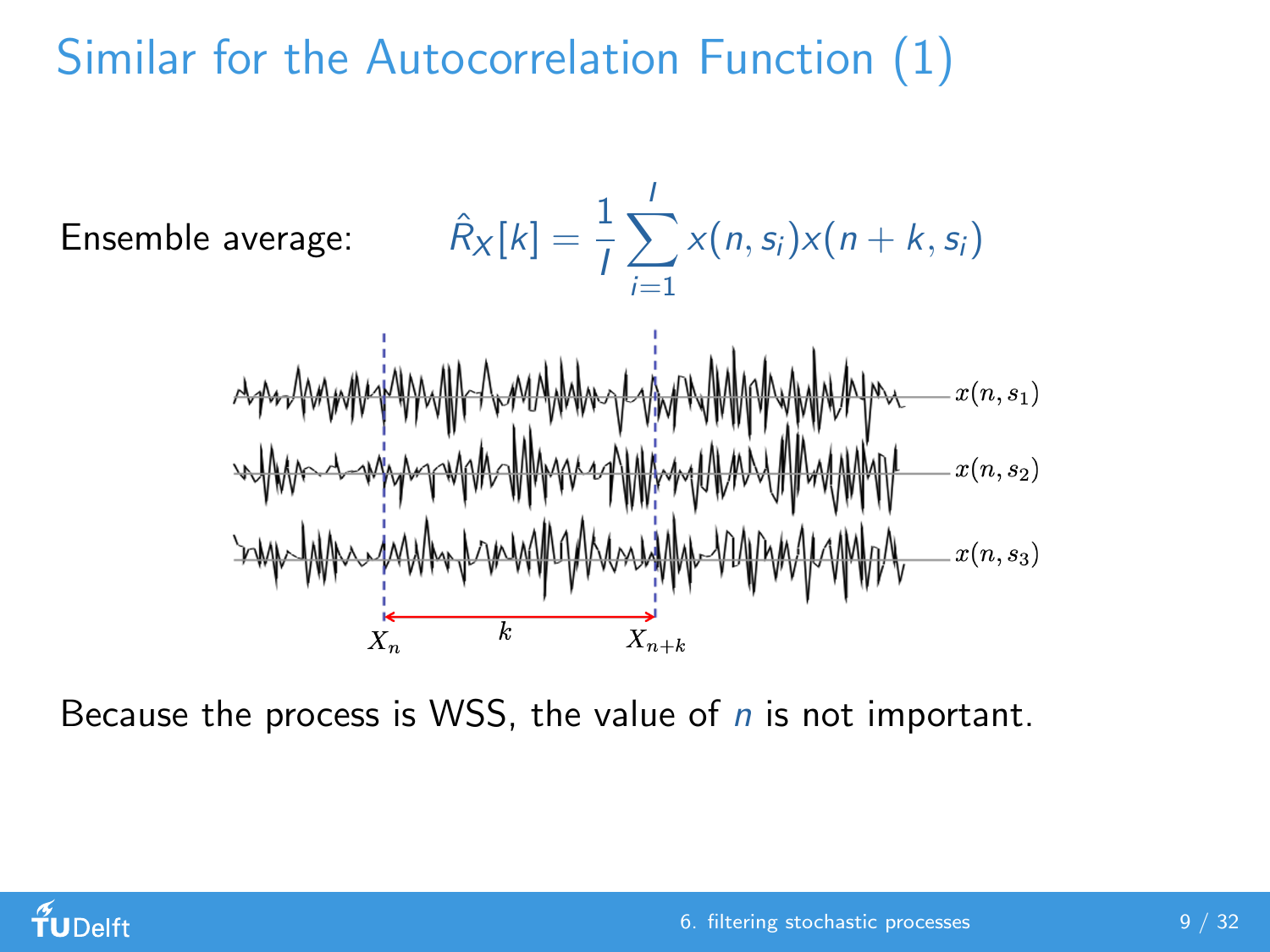## Similar for the Autocorrelation Function (2)

Using time averages, the autocorrelation function can be estimated from a single observation as

$$
\bar{R}_X[k] = \frac{1}{N} \sum_{n=1}^N x(n, s_i) x(n+k, s_i)
$$



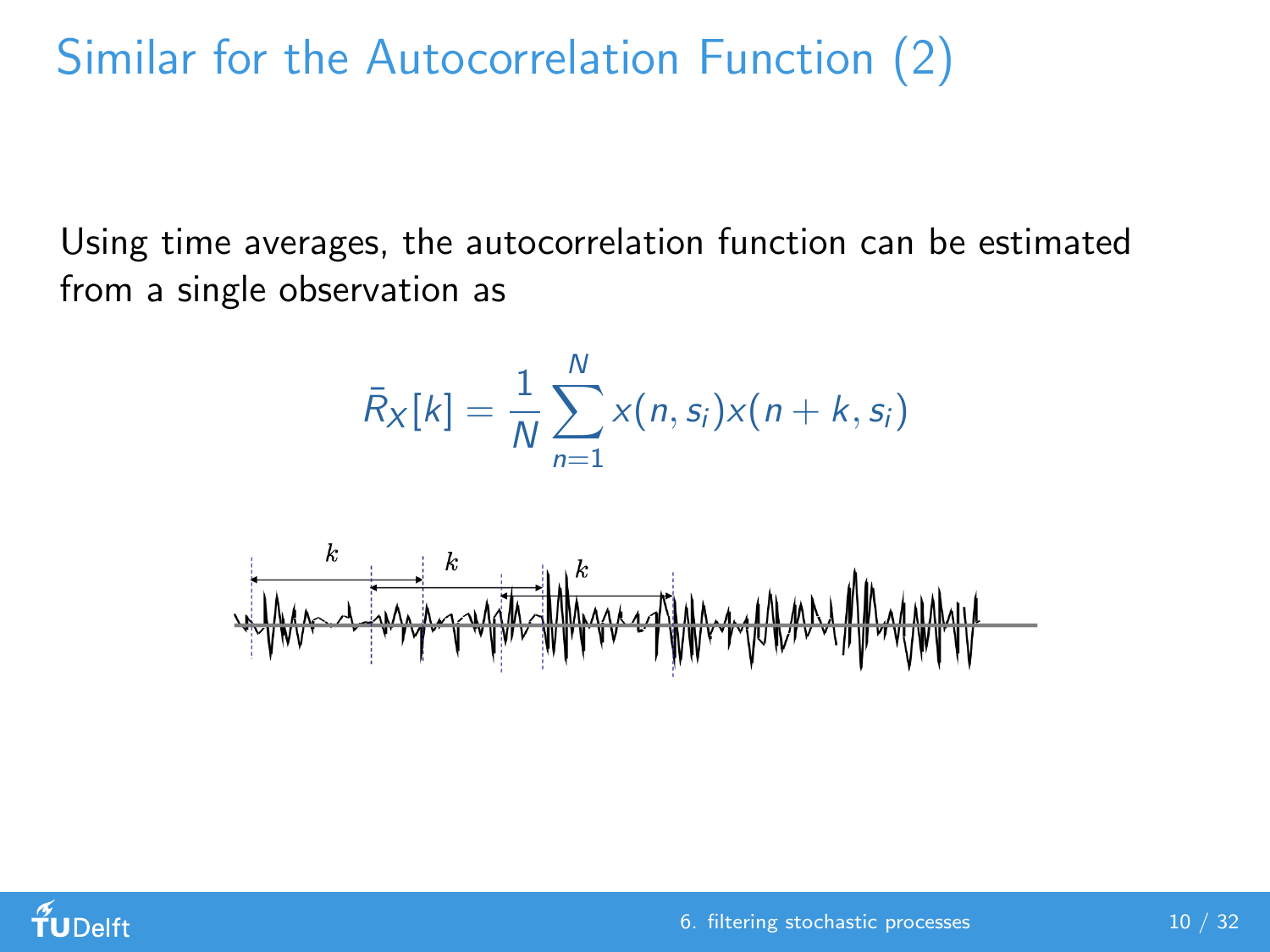## Similar for the Autocorrelation Function (3)

The basic estimator form for time averages

$$
\bar{R}_X[k] = \frac{1}{N} \sum_{n=1}^N x(n, s_i) x(n+k, s_i)
$$

uses  $2N - 1$  data samples to estimate N lags of  $R_K[k]$ .

**Example for**  $k = 0, 1, 2$  and  $N = 3$ :

$$
R_X[0] = \frac{1}{3} \{x(1)^2 + x(2)^2 + x(3)^2\}
$$
  
\n
$$
R_X[1] = \frac{1}{3} \{x(1)x(2) + x(2)x(3) + x(3)x(4)\}
$$
  
\n
$$
R_X[2] = \frac{1}{3} \{x(1)x(3) + x(2)x(4) + x(3)x(5)\}
$$

Also set  $R_X[-1] = R_X[1]$ ,  $R_X[-2] = R_X[2]$ .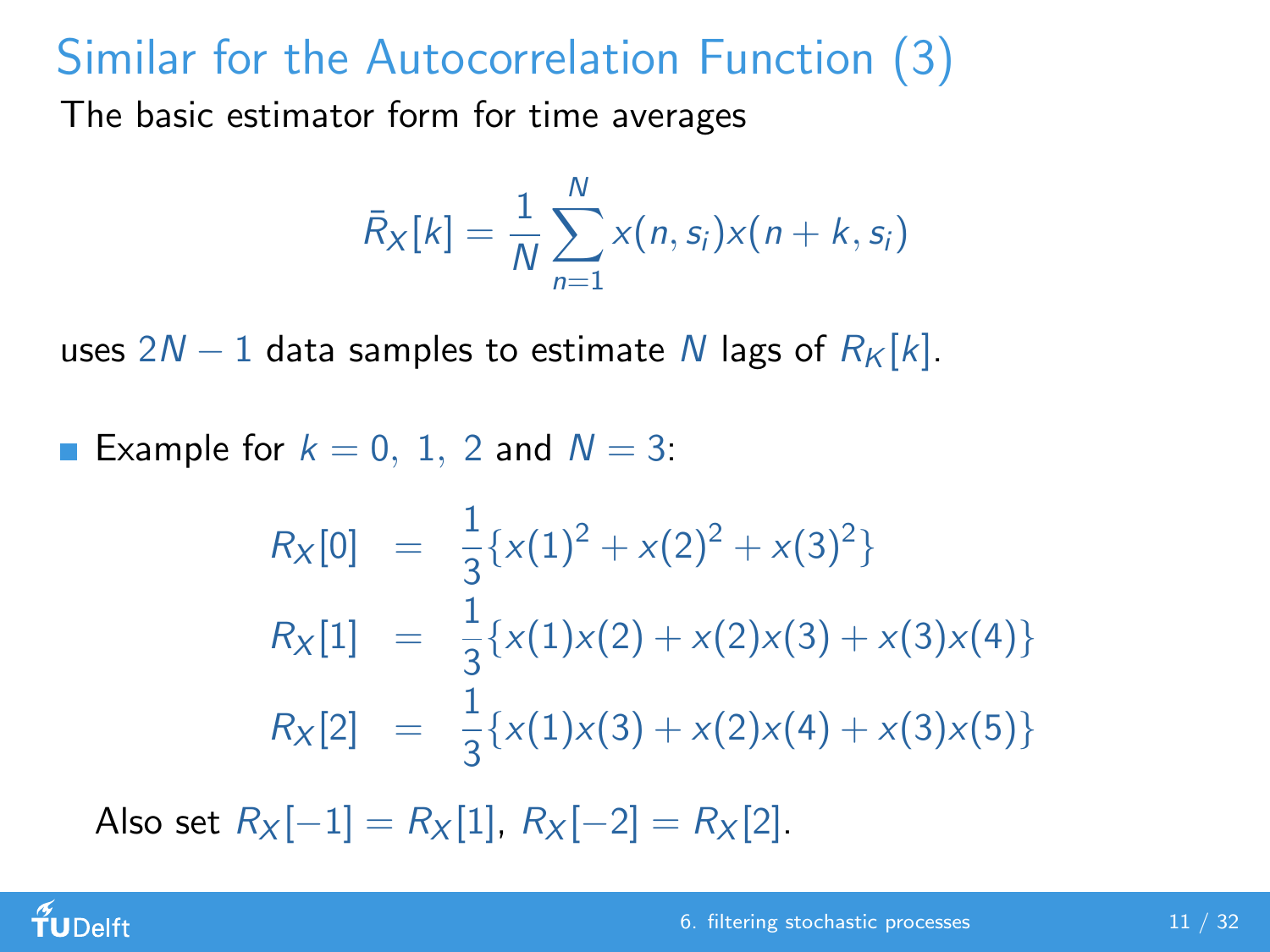# Similar for the Autocorrelation Function (4)

 $\blacksquare$  Modified estimator (using N samples to estimate N correlation lags):

$$
\hat{R}_X[k] = \frac{1}{N} \sum_{n=1}^{N-k} x(n, s_i) x(n+k, s_i)
$$

$$
R_X[0] = \frac{1}{3} \{x(1)^2 + x(2)^2 + x(3)^2\}
$$
  
\n
$$
R_X[1] = \frac{1}{3} \{x(1)x(2) + x(2)x(3)\}
$$
  
\n
$$
R_X[2] = \frac{1}{3} \{x(1)x(3)\}
$$

This estimator is biased:  $E[\hat{R}_X[k]] = \frac{N-k}{N} R_X[k]$ 

TUDelft

■ Unbiased version: 
$$
\tilde{R}_X[k] = \frac{1}{N-k} \sum_{n=1}^{N-k} x(n, s_i) x(n+k, s_i)
$$

#### [6. filtering stochastic processes](#page-0-0) 12 / 32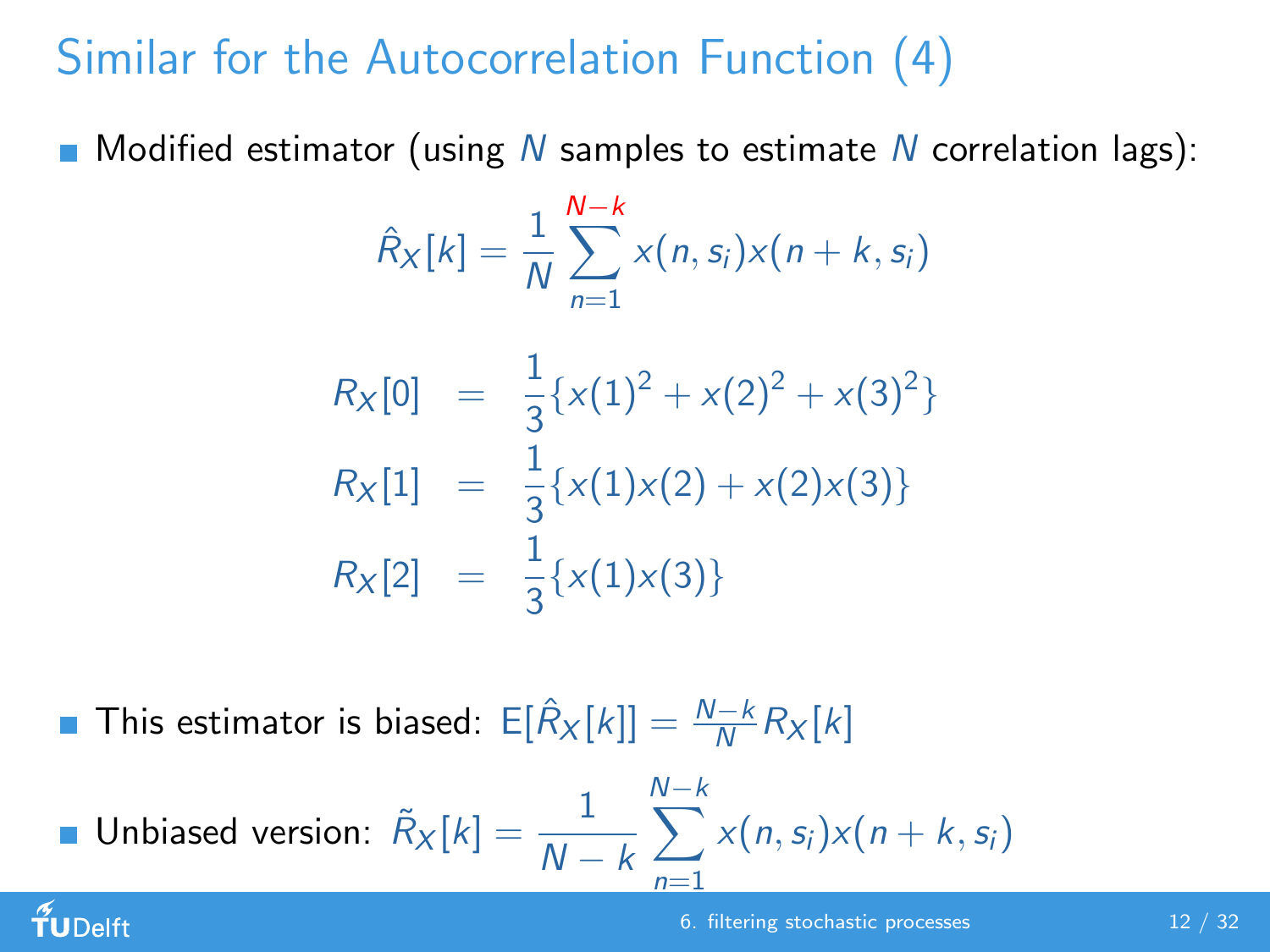## Suppl. 1, 2: Linear filtering of stochastic processes



Signals are often represented as sample functions of WSS processes:

- Use PDF/PMF to describe the amplitude characteristics
- Use autocorrelation to describe the time/spatial varying nature of the signals.

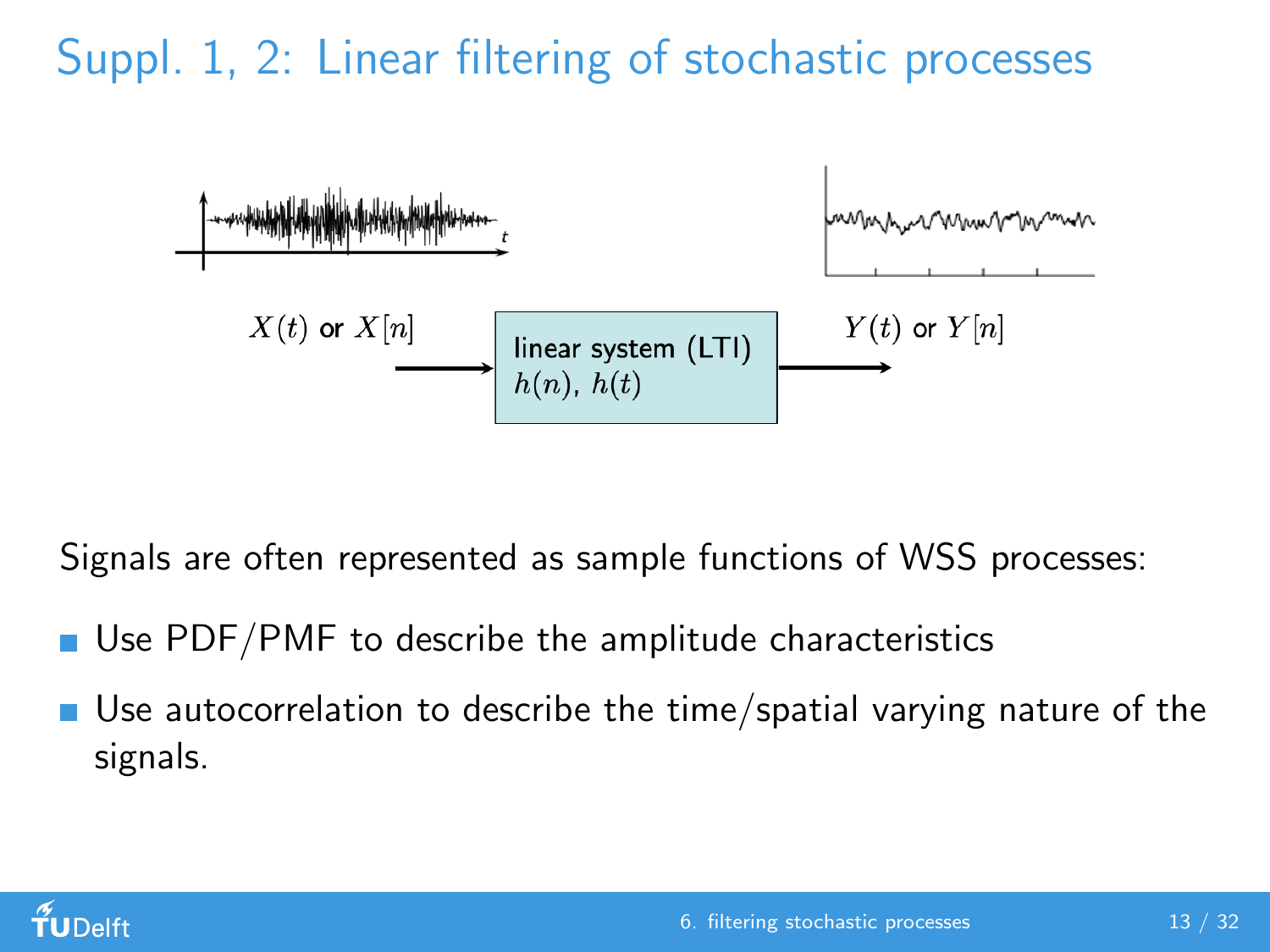## Linear filtering stochastic processes



If the input is a sample function  $x(t)$  of a random process  $X(t)$  we get

$$
y(t) = \int_{-\infty}^{\infty} h(u)x(t-u)du = h(t) * x(t)
$$

and therefore we write

$$
Y(t) = \int_{-\infty}^{\infty} h(u)X(t-u)du = h(t) * X(t)
$$

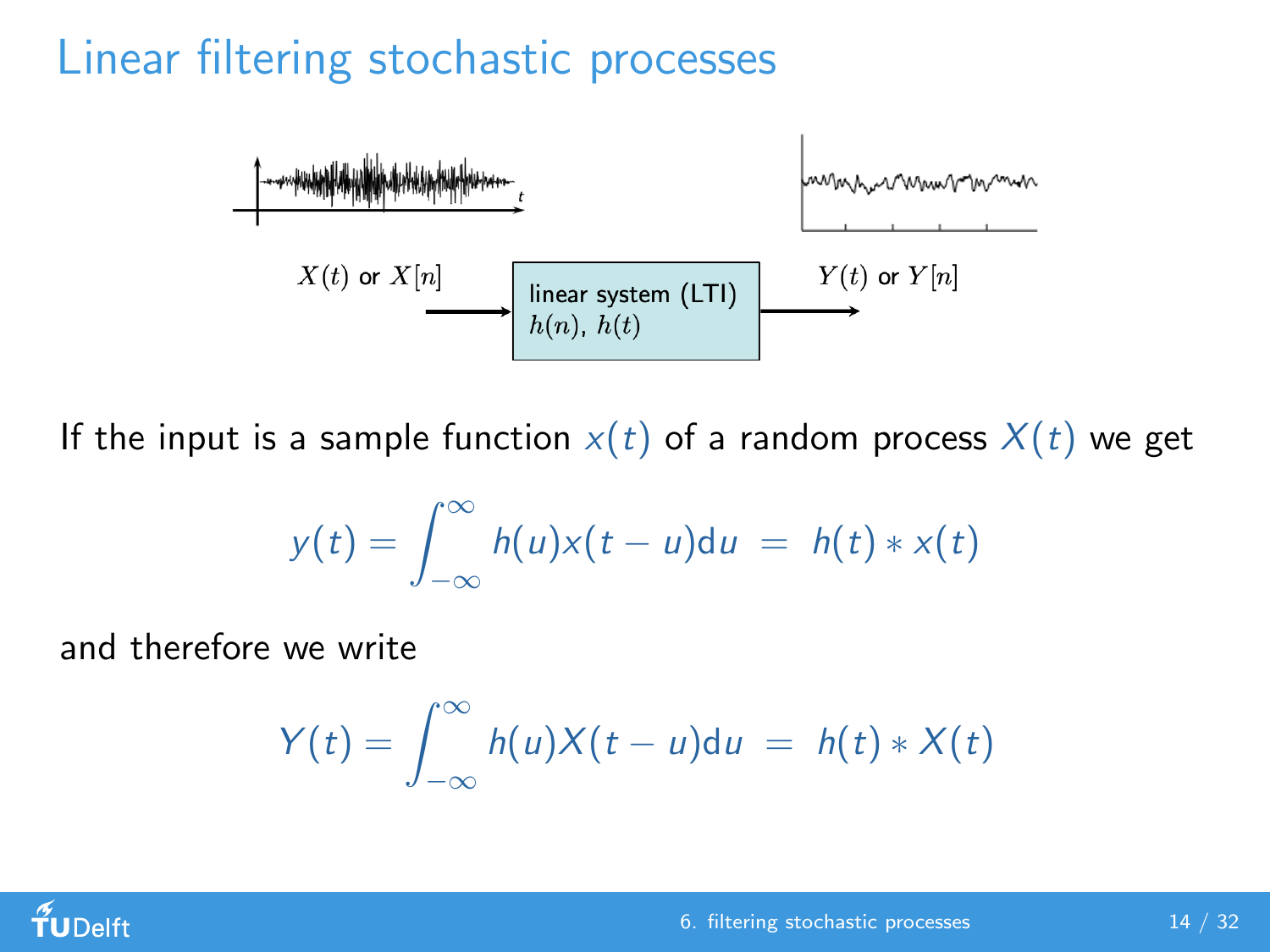## Expected value of the output

In general:

$$
\mathsf{E}[Y(t)] = \mathsf{E}\left[\int_{-\infty}^{\infty} h(u)X(t-u)du\right] = \int_{-\infty}^{\infty} h(u)\mathsf{E}[X(t-u)]du
$$
  
=  $h(t) * \mathsf{E}[X(t)]$ 

If  $X(t)$  is WSS, then  $E[X(t)] = \mu_X$  is constant:

$$
E[Y(t)] = \mu_X \int_{-\infty}^{\infty} h(u) \mathrm{d}u
$$

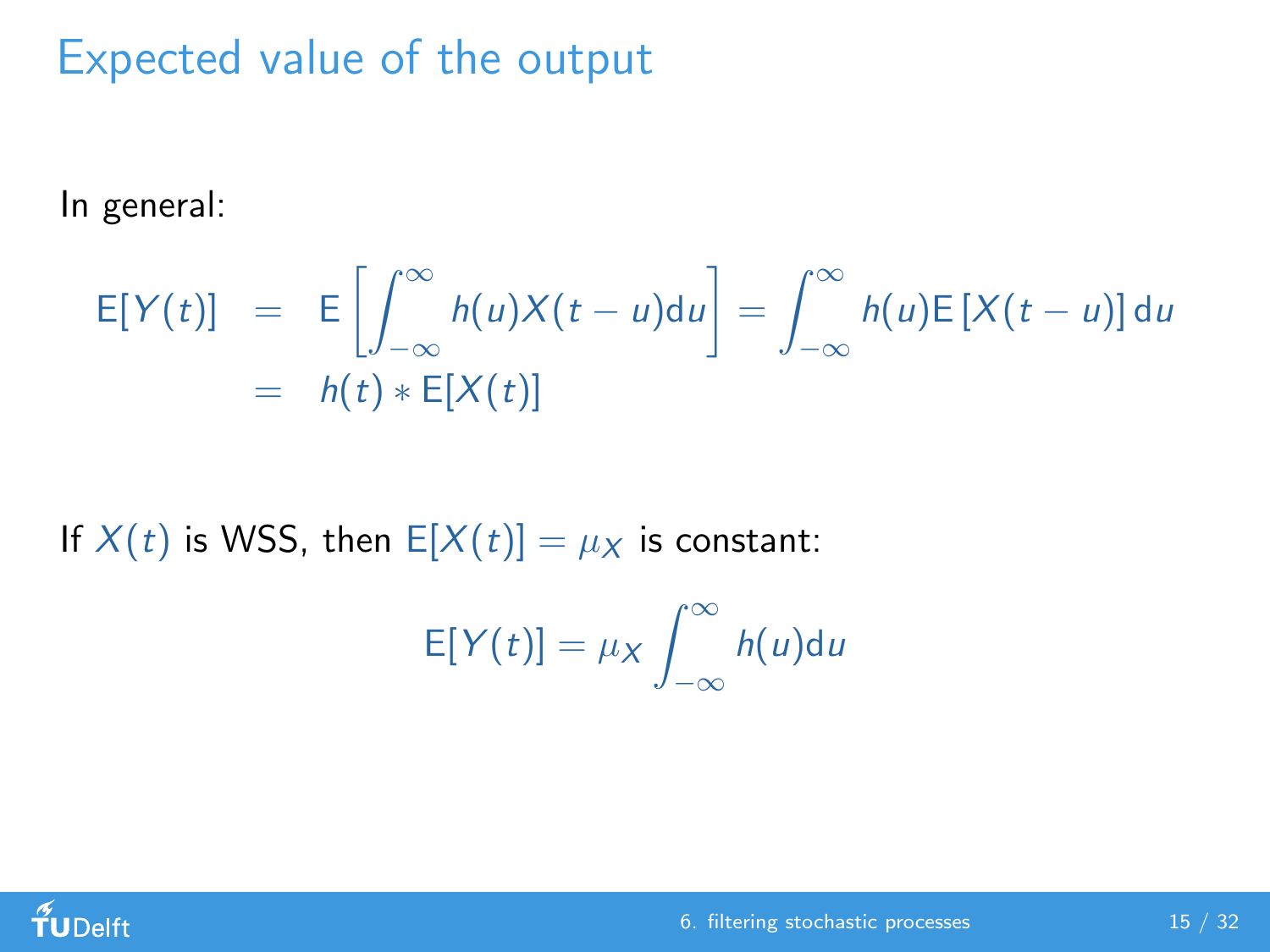# Crosscorrelation (WSS input)

Next, we look at the autocorrelation of  $Y(t)$ , and crosscorrelation of  $X(t)$  with  $Y(t)$ .

It is convenient to first compute the crosscorrelation:

$$
R_{XY}(\tau) = E[X(t)Y(t+\tau)]
$$
  
\n
$$
= E\left[X(t)\int_{-\infty}^{\infty}h(v)X(t+\tau-v) dv\right]
$$
  
\n
$$
= \int_{-\infty}^{\infty}h(v)E[X(t)X(t+\tau-v)] dv
$$
  
\n
$$
= \int_{-\infty}^{\infty}h(v)R_X(\tau-v) dv = h(\tau) * R_X(\tau)
$$

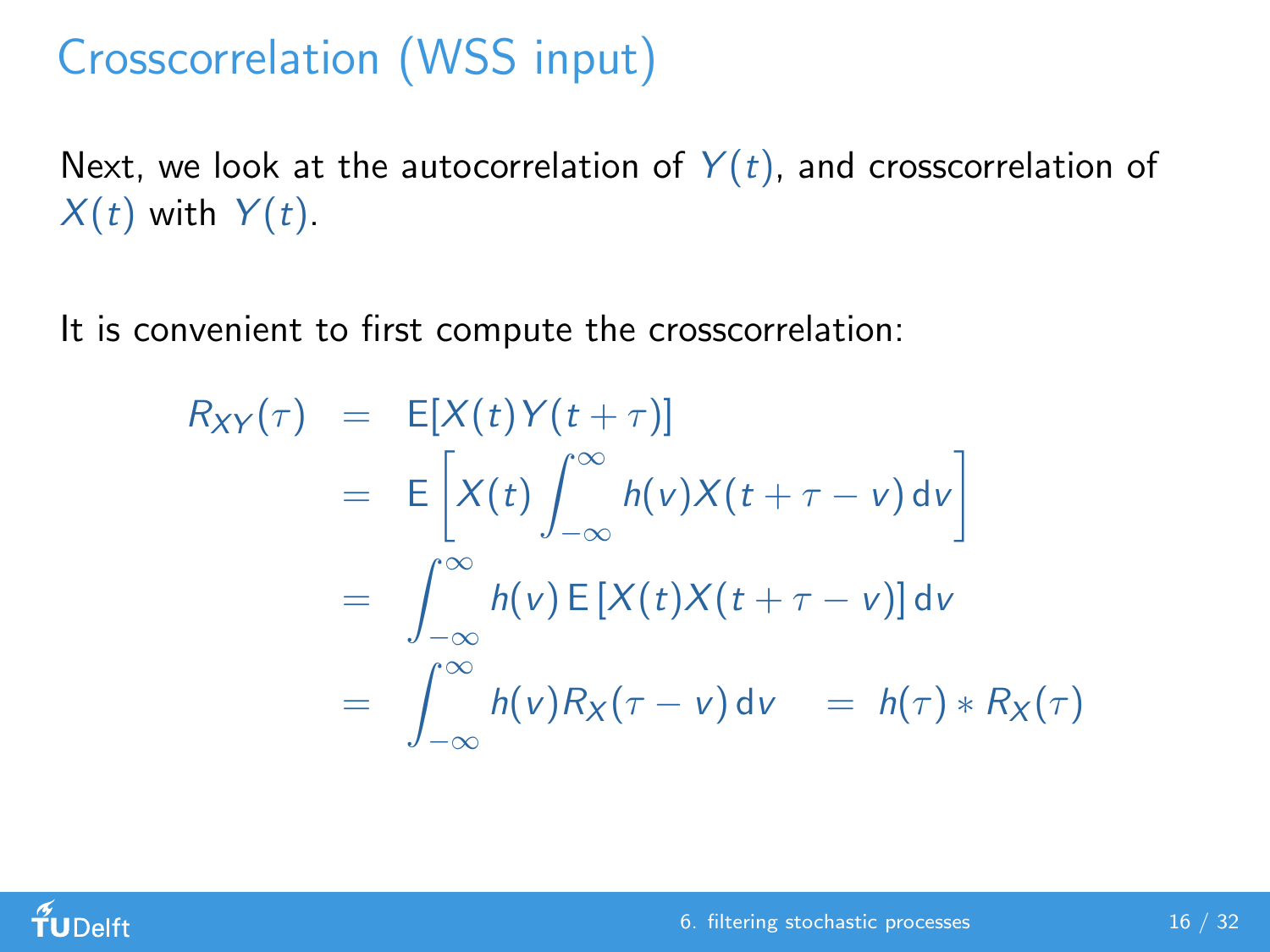Autocorrelation (WSS input)

$$
R_{XY}(\tau) = h(\tau) * R_X(\tau)
$$

The autocorrelation of the output is then

$$
R_Y(\tau) = E[Y(t)Y(t+\tau)]
$$
  
\n
$$
= E\left[\int_{-\infty}^{\infty} h(u)X(t-u) du \int_{-\infty}^{\infty} h(v)X(t+\tau-v) dv\right]
$$
  
\n
$$
= \int_{-\infty}^{\infty} h(u) \int_{-\infty}^{\infty} h(v) E[X(t-u)X(t+\tau-v)] dv du
$$
  
\n
$$
= \int_{-\infty}^{\infty} h(u) \int_{-\infty}^{\infty} h(v) R_X(\tau-v+u) dv du
$$
  
\n
$$
= \int_{-\infty}^{\infty} h(u) R_{XY}(\tau+u) du = h(-\tau) * R_{XY}(\tau)
$$
  
\n
$$
= h(-\tau) * h(\tau) * R_X(\tau)
$$

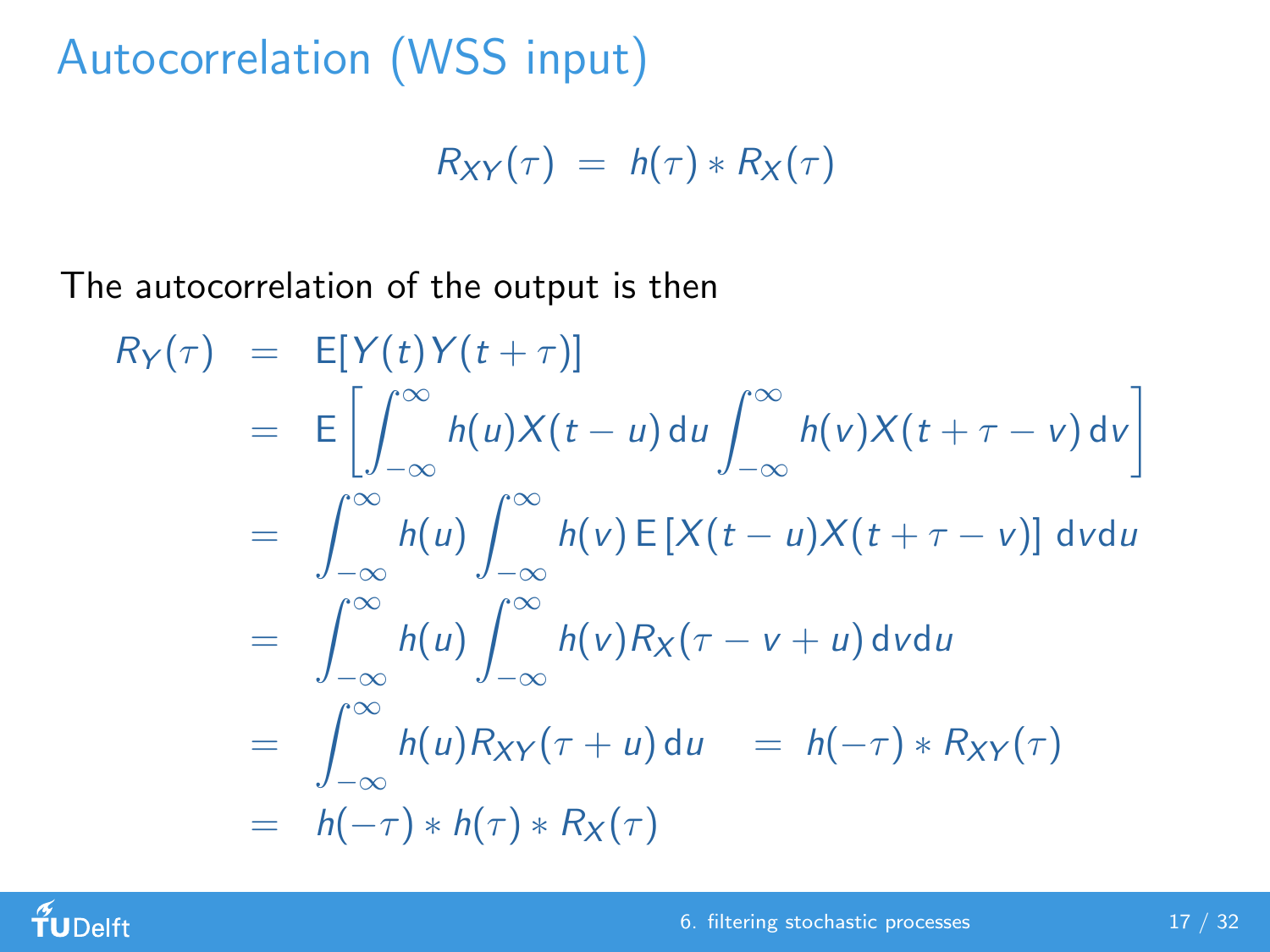# Autocorrelation (WSS input)

Hence, if  $X(t)$  is WSS, then  $Y(t)$  is also WSS:  $E[Y(t)]$  is independent of time, and  $R_Y(t, \tau)$  only depends on the shift  $\tau$ .

Since also  $R_{XY}(t, \tau)$  only depends on  $\tau$ , we conclude that  $X(t)$  and  $Y(t)$  are jointly WSS.

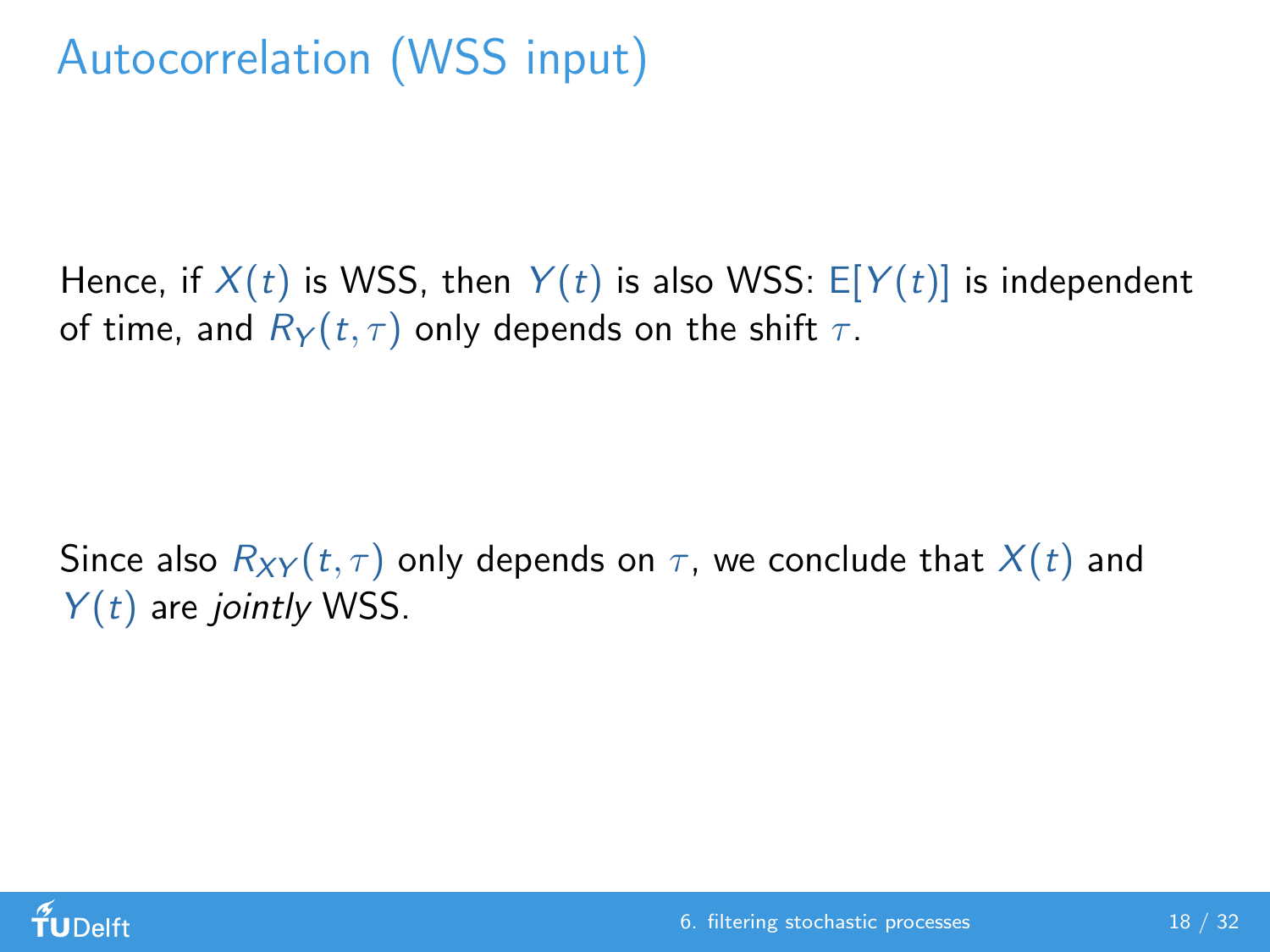## Output distribution



What can we say about the PDF (or PMF) of the output?

 $\blacksquare$  In general this is difficult!

Exception: a Gaussian stochastic process.

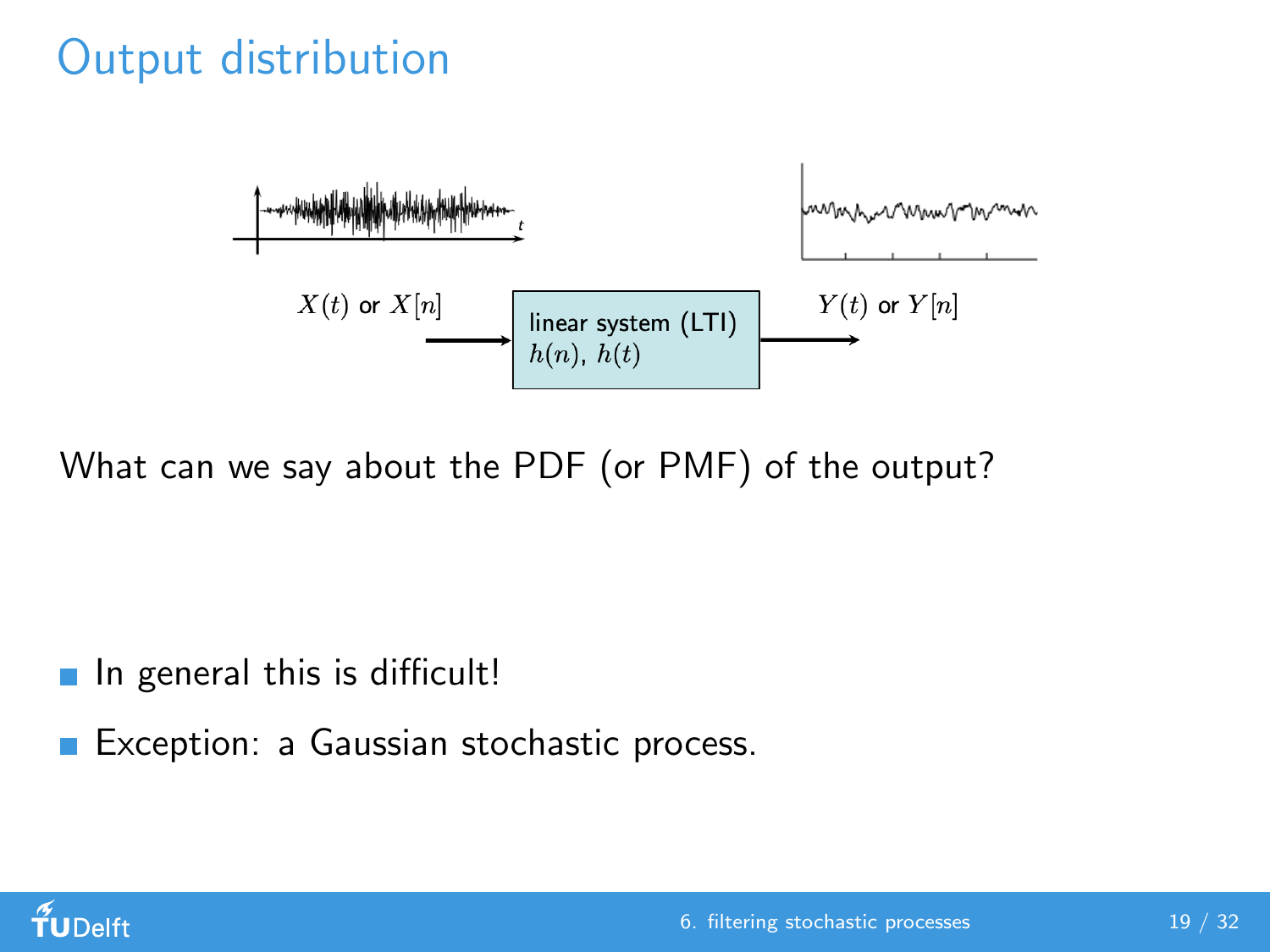## Output distribution



If the input  $X(t)$  is a stationary Gaussian stochastic process, and the filter is LTI with impulse response  $h(t)$ ,

then the output is also stationary Gaussian, with expected value and autocorrelation as specified before.

"Handwaving proof": Remember that a linear transformation of jointly Gaussian RVs gives jointly Gaussian RVs.

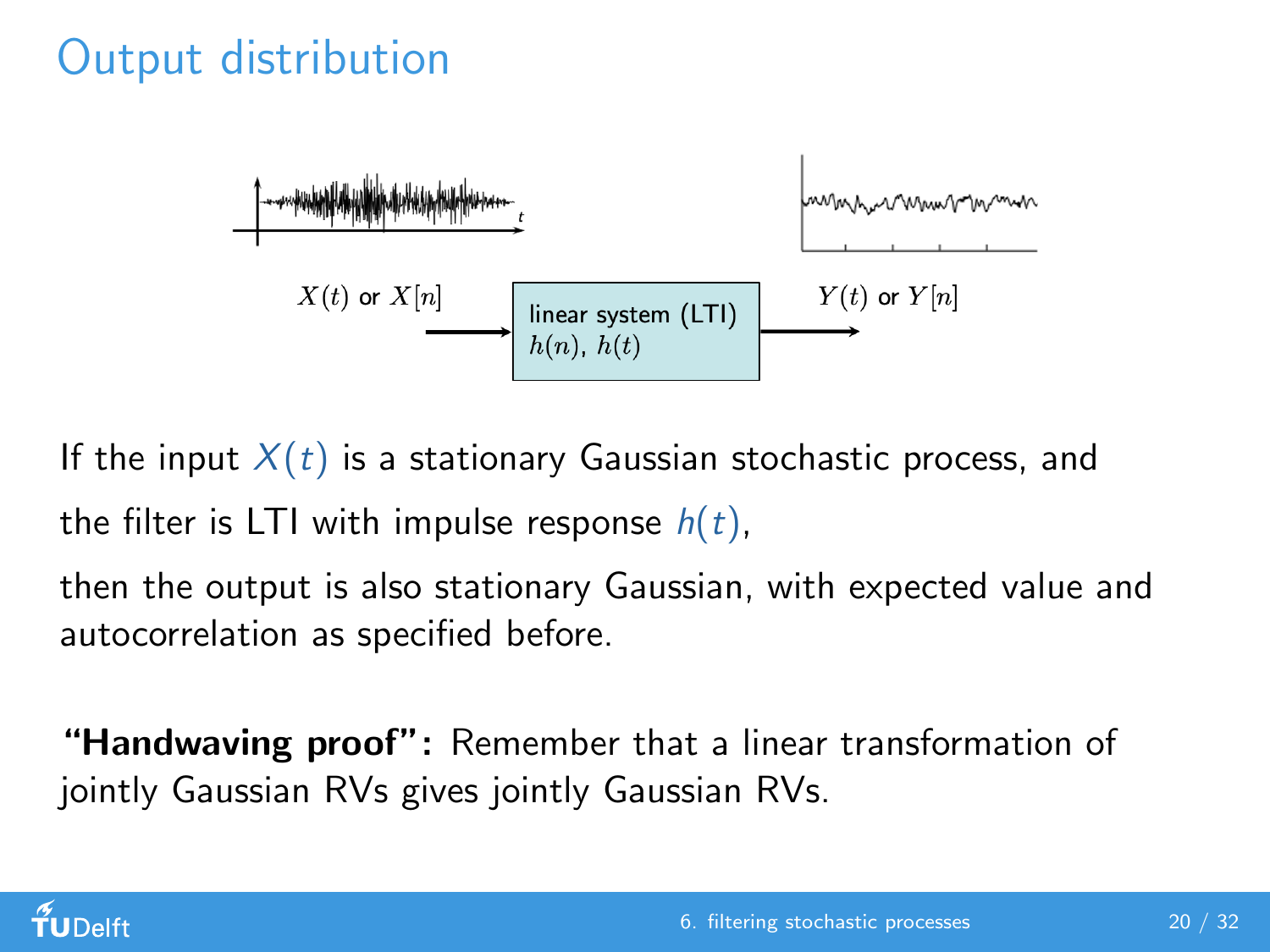

**WSS** input gives WSS output

mean  $\mu_X$ 

 $f$ UDelft

Autocorrelation  $R_X(\tau)$ .

Statistical descriptions of  $X(t)$ :  $\,$  Statistical descriptions of  $\,Y(t)$ :  $\,$ 

• mean 
$$
\mu_Y = \mu_X \int_t h(t) dt
$$

• 
$$
R_Y(\tau) = h(-\tau) * h(\tau) * R_X(\tau)
$$
.



WSS Gaussian input gives WSS Gaussian output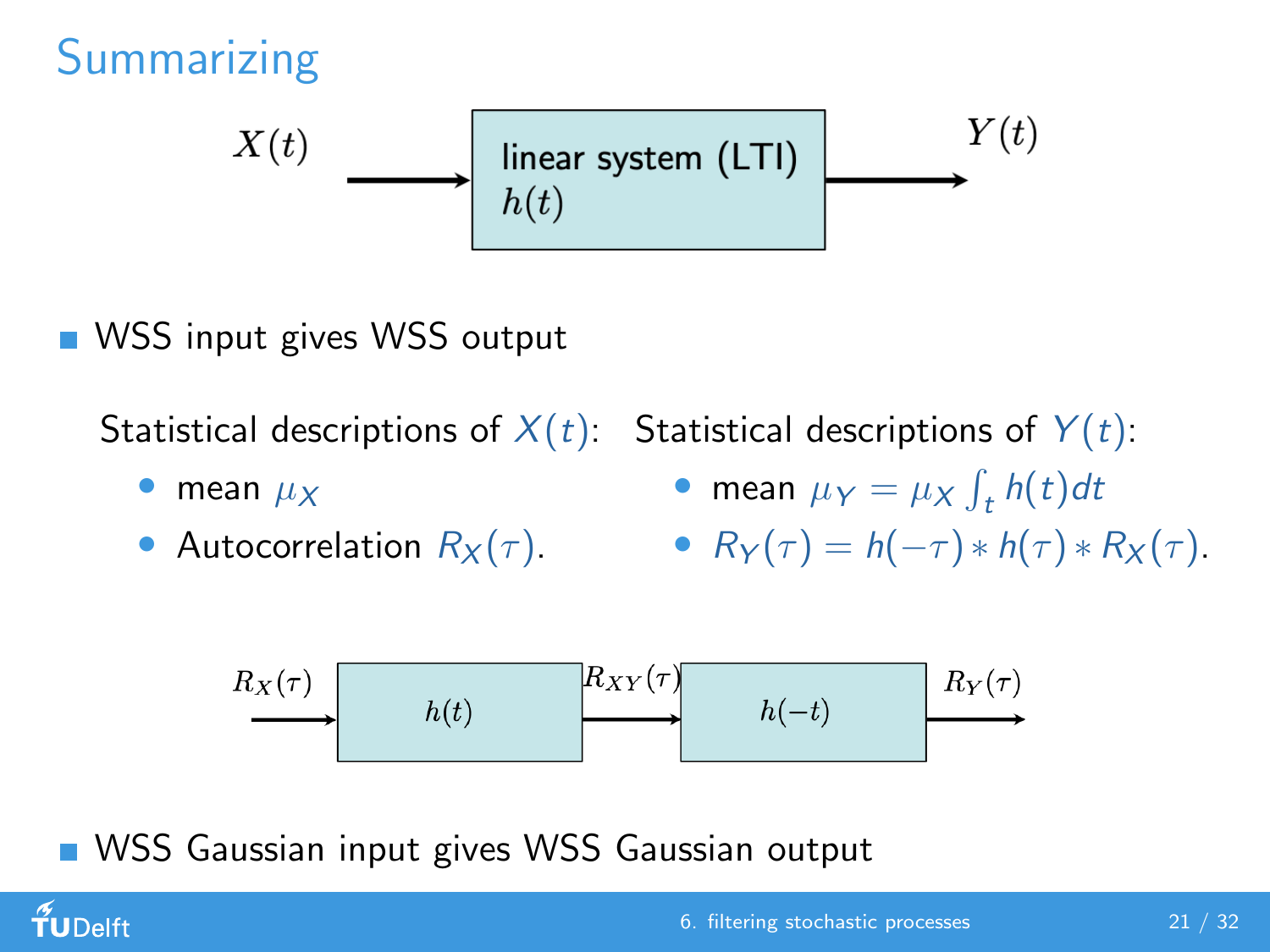Let  $X(t)$  be WSS with  $E[X(t)] = 10$ . Apply a linear filter with impulse response

$$
h(t) = \begin{cases} e^{t/0.2} & 0 \leq t \leq 0.1 \text{ sec.} \\ 0 & \text{otherwise} \end{cases}
$$

Determine  $E[Y(t)]$ 

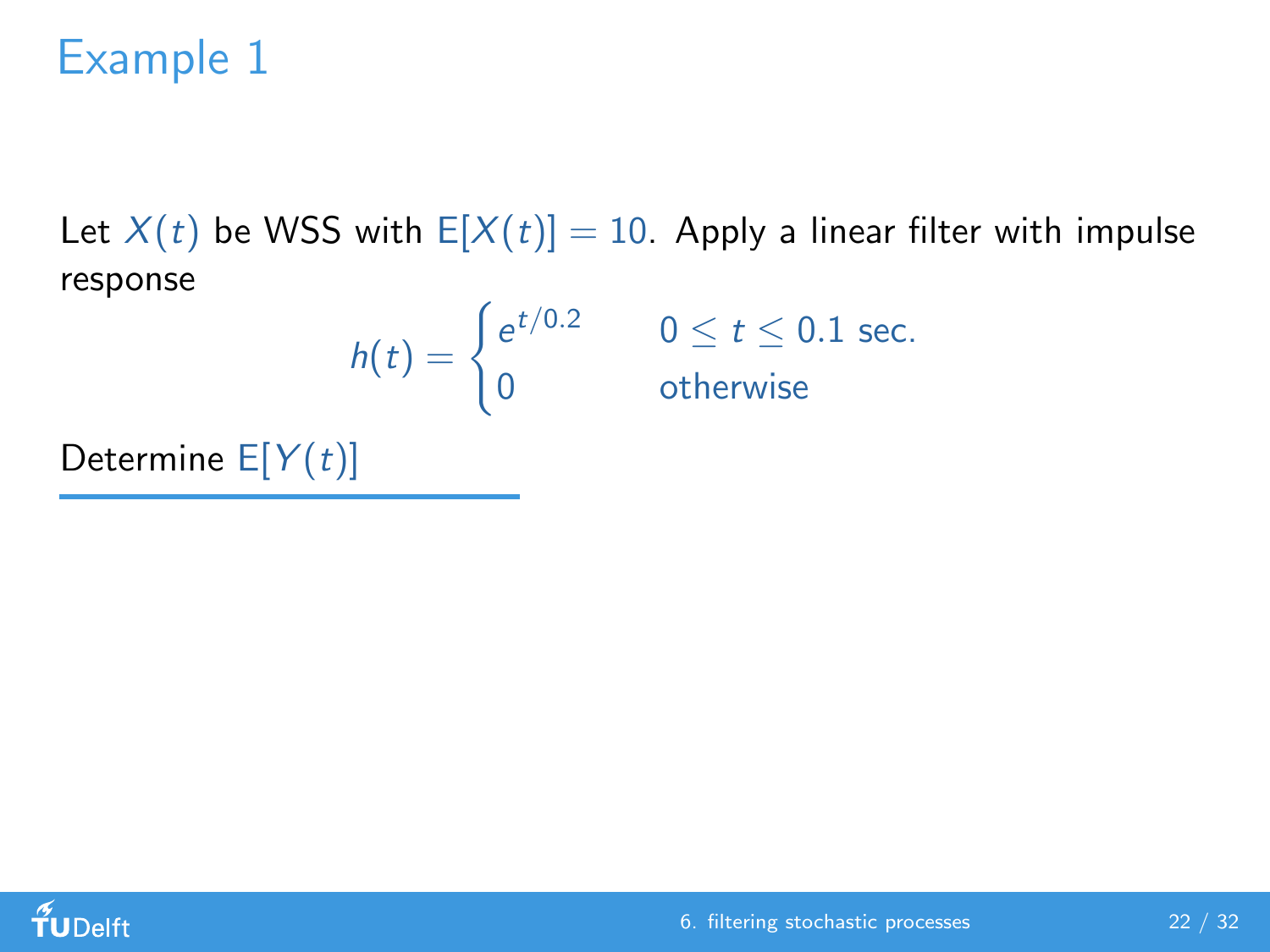Let  $X(t)$  be WSS with  $E[X(t)] = 10$ . Apply a linear filter with impulse response

$$
h(t) = \begin{cases} e^{t/0.2} & 0 \leq t \leq 0.1 \text{ sec.} \\ 0 & \text{otherwise} \end{cases}
$$

Determine  $E[Y(t)]$ 

$$
E[Y(t)] = E[X(t)] \int_{-\infty}^{\infty} h(t) dt = 10 \int_{0}^{0.1} e^{t/0.2} dt = 2(e^{0.5} - 1)
$$

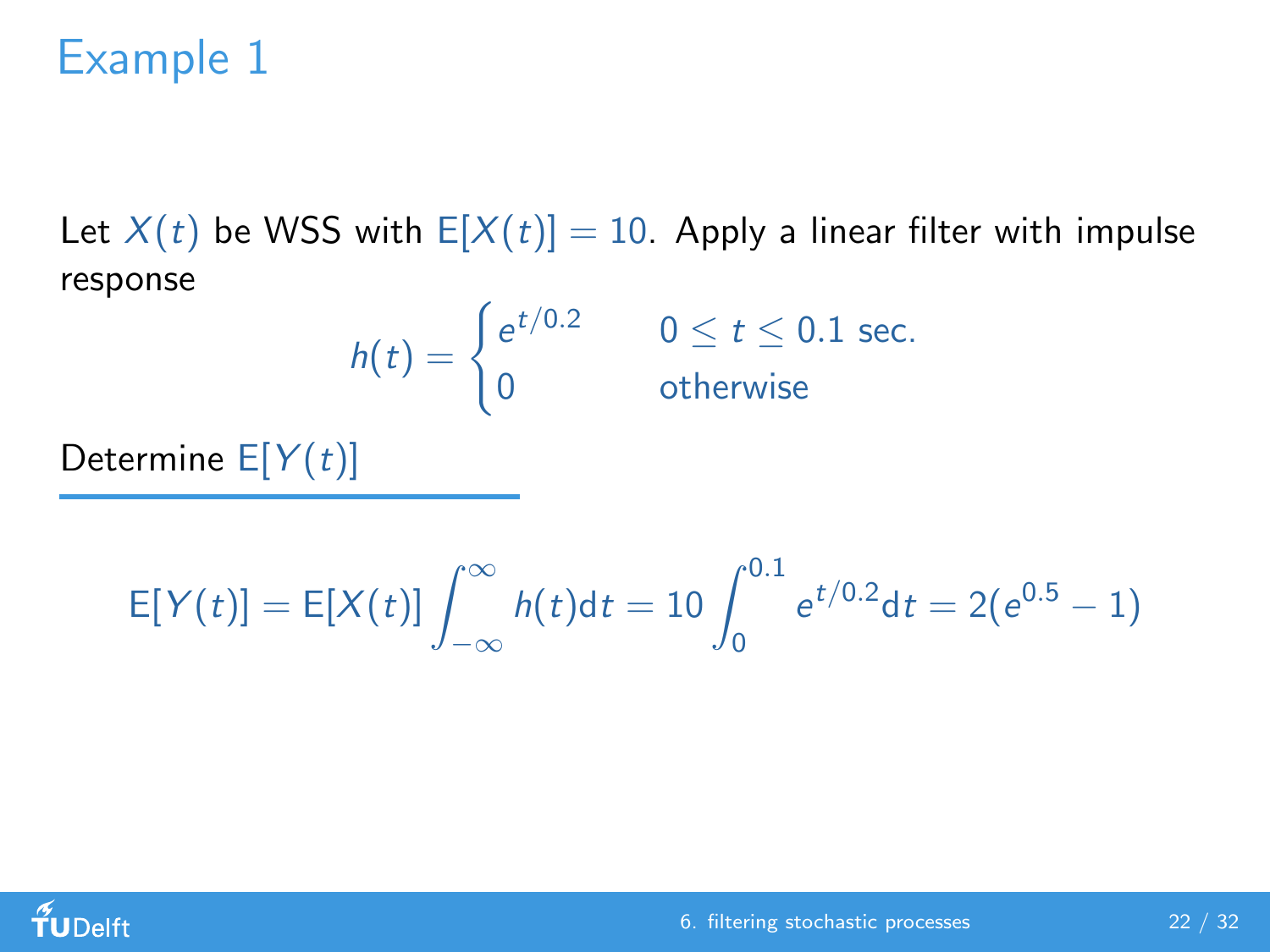$$
W(t) \longrightarrow h(t) = \begin{cases} \frac{1}{T} & 0 \le t \le T \\ 0 & \text{otherwise} \end{cases} \longrightarrow Y(t)
$$

$$
R_W(\tau) = \eta_0 \delta(\tau)
$$

Given  $h(t)$  and the white Gaussian noise process  $W(t)$  with  $R_W(\tau) = \eta_0 \, \delta(\tau)$ .

Find

 $E[Y(t)]$ 

- **Crosscorrelation**  $R_{WY}(\tau)$
- **Autocorrelation**  $R_Y(\tau)$

```
("White" means zero mean, iid)
```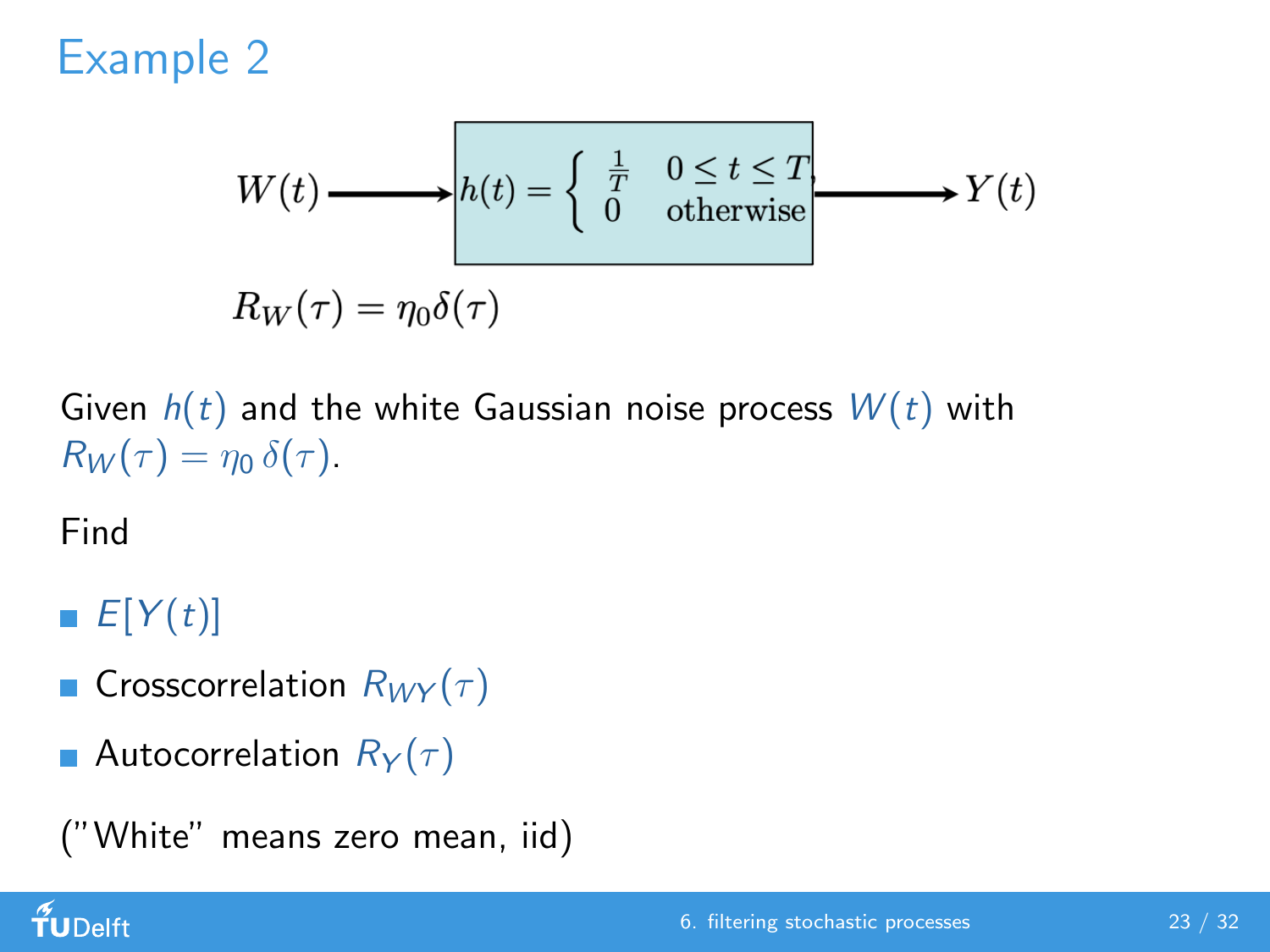E[ $W(t)$ ] = 0 (white Gaussian noise process). So

$$
E[Y(t)] = E[W(t)] \int_0^T \frac{1}{T} dt = 0.
$$

Grosscorrelation of input  $W(t)$  with output  $Y(t)$ :

$$
R_{WY}(\tau) = \int_{-\infty}^{\infty} h(u)R_W(\tau - u) du = \frac{\eta_0}{T} \int_0^T \delta(\tau - u) du
$$
  
= 
$$
\begin{cases} \frac{\eta_0}{T} & 0 \le \tau \le T \\ 0 & \text{otherwise.} \end{cases}
$$

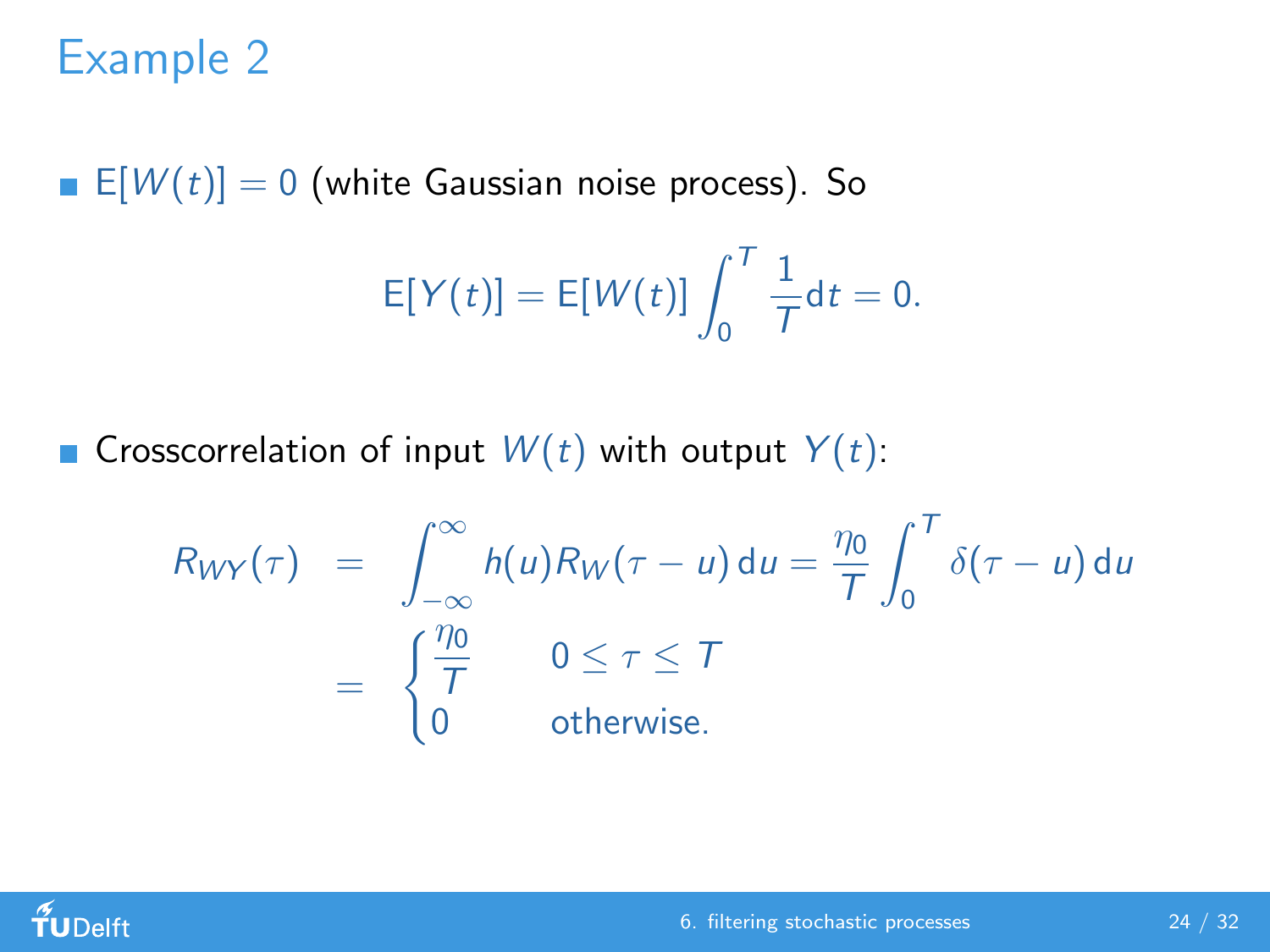$f$ UDelft

■ 
$$
R_Y(\tau) = \int_{-\infty}^{\infty} h(v)R_{WY}(\tau + v) dv = \int_{0}^{T} \frac{1}{T}R_{WY}(\tau + v) dv
$$
  
\nFirst write  $R_{WY}(\tau + v)$  as function of v:  
\n $R_{WY}(\tau + v) = \begin{cases} \frac{\eta_0}{T} & 0 \le \tau + v \le T \\ 0 & \text{otherwise} \end{cases} = \begin{cases} \frac{\eta_0}{T} & -\tau \le v \le T - \tau \\ 0 & \text{otherwise} \end{cases}$ 

**Integration boundaries now depend on**  $\tau$ **. Hence, we get two cases:** 

$$
0 \leq \tau \leq T \quad : \quad R_Y(\tau) = \frac{1}{T} \int_0^{T-\tau} \frac{\eta_0}{T} \mathrm{d}v = \frac{\eta_0(T-\tau)}{T^2}
$$

$$
-T \leq \tau \leq 0 \quad : \quad R_Y(\tau) = \frac{1}{T} \int_{-\tau}^{T} \frac{\eta_0}{T} \mathrm{d}v = \frac{\eta_0(T+\tau)}{T^2}
$$

■ **Altogether**: 
$$
R_Y(\tau) = \begin{cases} \frac{\eta_0(T-|\tau|)}{T^2} & |\tau| \leq T, \\ 0 & \text{otherwise} \end{cases}
$$

otherwise.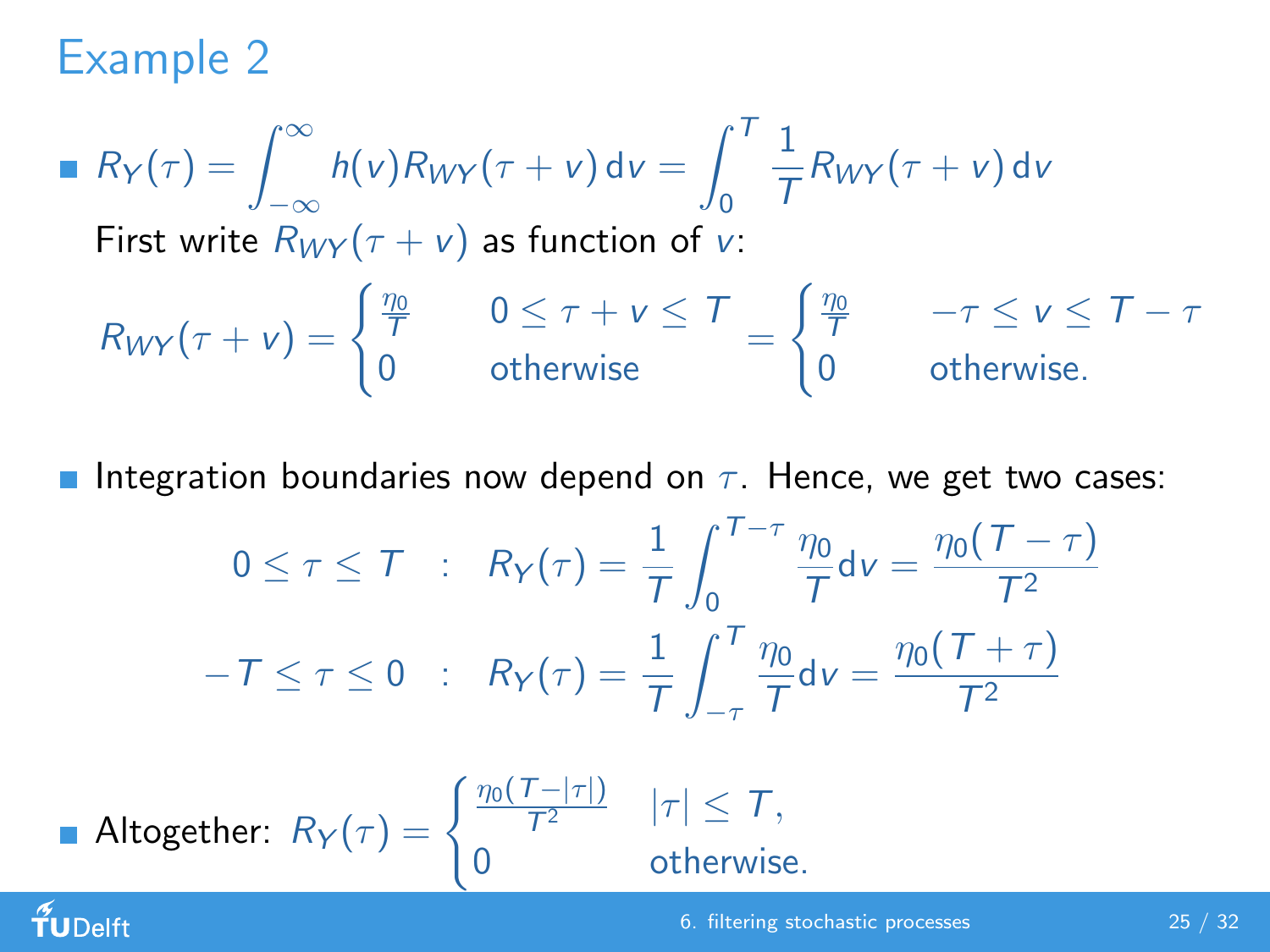$$
R_X(\tau) = 4 + 3\delta(\tau)
$$
  

$$
X(t)
$$
  

$$
h(t) = \begin{cases} 3e^{-t}, & t \ge 0 \\ 0, & t < 0. \end{cases}
$$
  

$$
Y(t)
$$

$$
R_Y(\tau) = h(\tau) * h(-\tau) * R_X(\tau)
$$
  
=  $g(\tau) * R_X(\tau)$ 

$$
g(\tau) = h(\tau) * h(-\tau) = \int_{-\infty}^{\infty} 3e^{-t} u(t) 3e^{-t+\tau} u(-\tau + t) dt
$$
  
= 
$$
\begin{cases} 9e^{\tau} \int_{\tau}^{\infty} e^{-2t} dt = \frac{9}{2}e^{-\tau} & \text{if } \tau \ge 0 \\ 9e^{\tau} \int_{0}^{\infty} e^{-2t} dt = \frac{9}{2}e^{\tau} & \text{if } \tau < 0 \end{cases}
$$



[6. filtering stochastic processes](#page-0-0) 26 / 32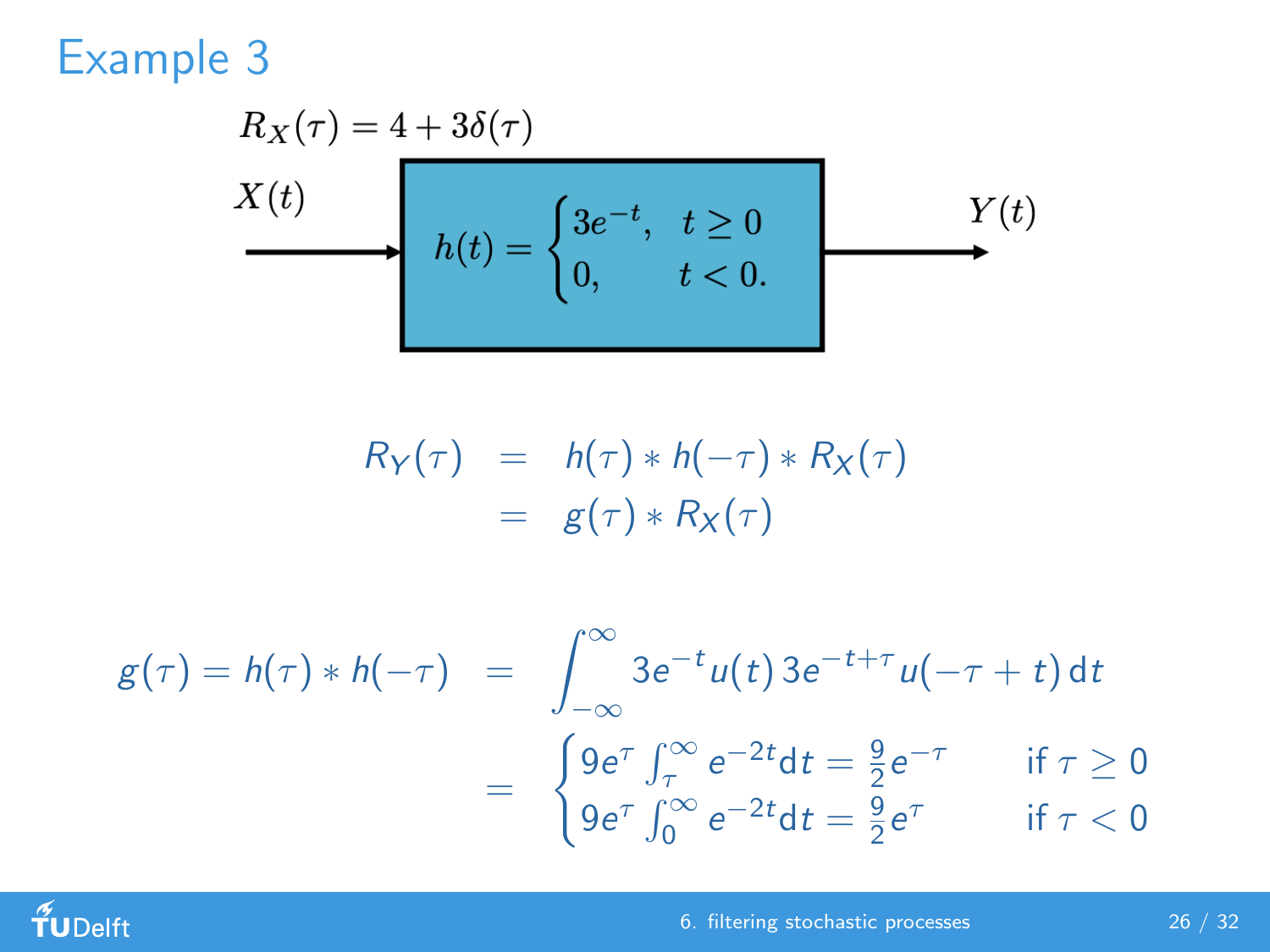$$
R_X(\tau) = 4 + 3\delta(\tau)
$$
  

$$
X(t)
$$
  

$$
h(t) = \begin{cases} 3e^{-t}, & t \ge 0 \\ 0, & t < 0. \end{cases}
$$
  

$$
Y(t)
$$

$$
R_Y(\tau) = g(\tau) * R_X(\tau) = \left(\frac{9}{2}e^{-\tau}u(\tau) + \frac{9}{2}e^{\tau}u(-\tau)\right) * (4 + 3\delta(\tau))
$$
  
=  $\int_{-\infty}^{+\infty} \frac{9}{2} (e^{-t}u(t) + e^t u(-t)) (4 + 3\delta(\tau - t)) dt$   
=  $\frac{36}{2} \int_{0}^{\infty} e^{-t} dt + \frac{36}{2} \int_{-\infty}^{0} e^t dt + \frac{27}{2} e^{-\tau} u(\tau) + \frac{27}{2} e^{\tau} u(-\tau)$   
=  $36 + \frac{27}{2} e^{-|\tau|}$ 

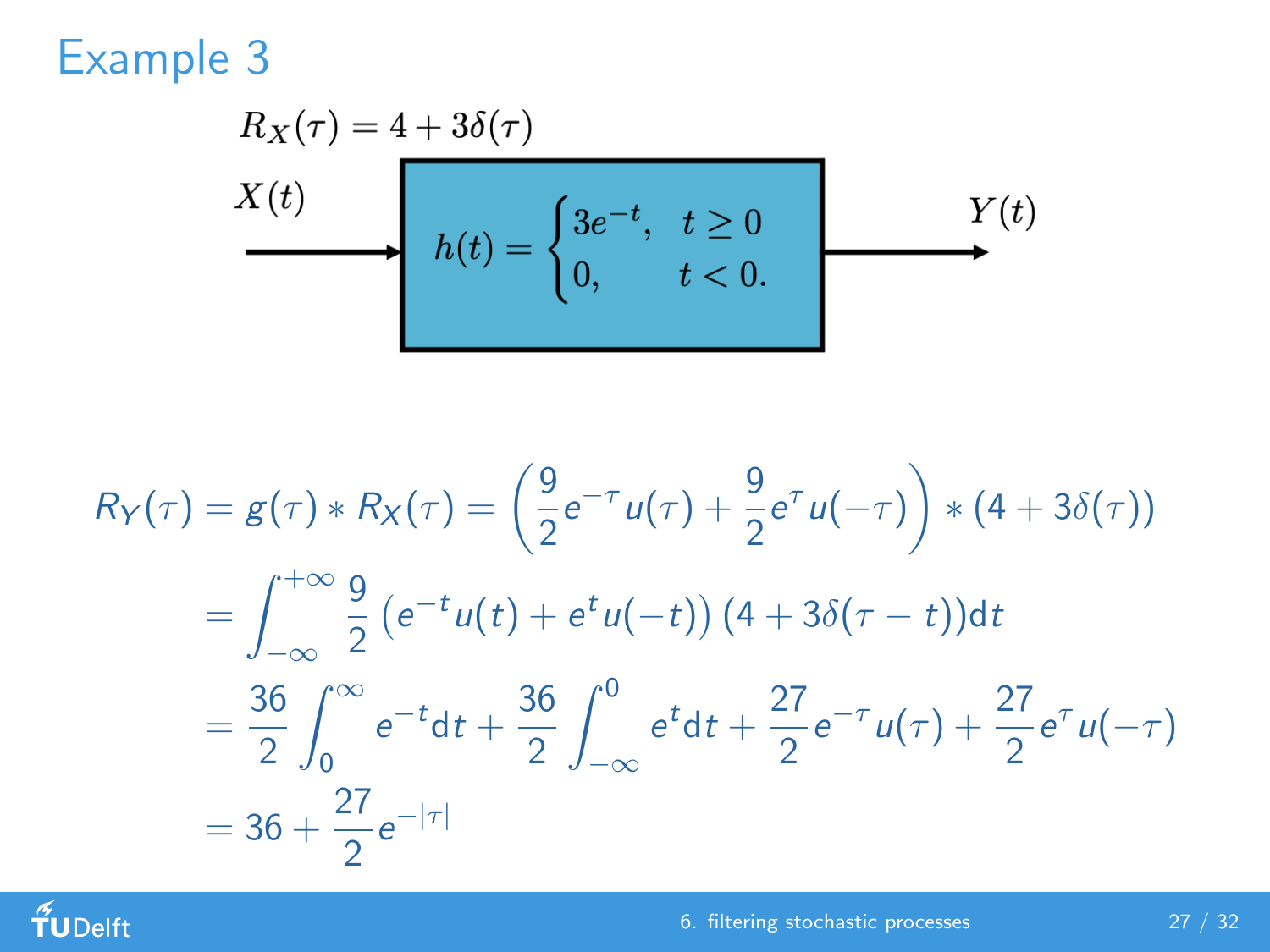#### Sampling and filtering of random processes

Let  $X(t)$  be a continuous WSS process with  $E[X(t)] = \mu_X$  and  $R_X(\tau)$ .

**Sample with period**  $T_s$ :  $X_n = X(nT_s)$ . Then

 $X_n$  is also WSS with  $E[X_n] = \mu_X$  and  $R_X[k] = R_X(kT_s)$ , because

 $E[X_n] = E[X(nT_s)] = \mu_X$ 

 $R_X[k] = E[X_n X_{n+k}] = E[X(nT_s)X([n+k]T_s)] = R_X(kT_s).$ 

Filtering of discrete-time random sequences:  $Y_n = h_n * X_n = \sum_j h_j X_{n-j}$ 

$$
\blacksquare \mathsf{E}[Y_n] = \mathsf{E}[X_n] \sum_j h_j
$$

$$
R_{XY}[k] = E[X_n Y_{n+k}] = \sum_j h_j R_X[k-j] = h_k * R_X[k]
$$

$$
R_Y[k] = E[Y_n Y_{n+k}] = \sum_i h_i \sum_j h_j R_X[k+i-j] = h_{-k} * R_{XY}[k]
$$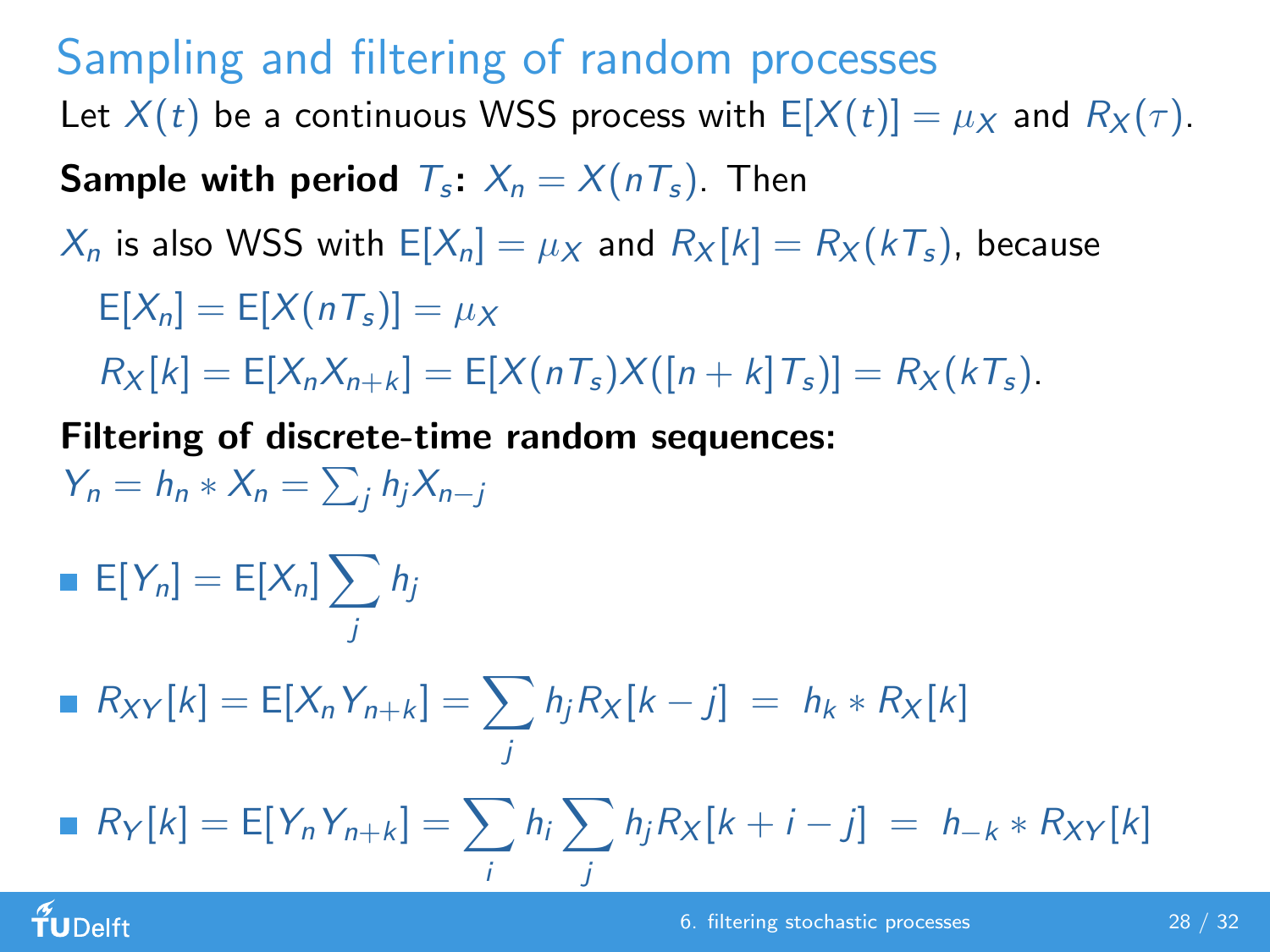Let  $Y_n$  be a sampled version of stochastic process  $Y(t)$ .  $Y(t)$  has autocorrelation function

$$
R_Y(\tau) = \begin{cases} 10^{-9} (10^{-3} - |\tau|) & |\tau| \le 10^{-3}, \\ 0 & \text{otherwise.} \end{cases}
$$

What is the autocorrelation function of the sampled process  $Y_n$  if  $F_s = 10^4$  samples/sec?

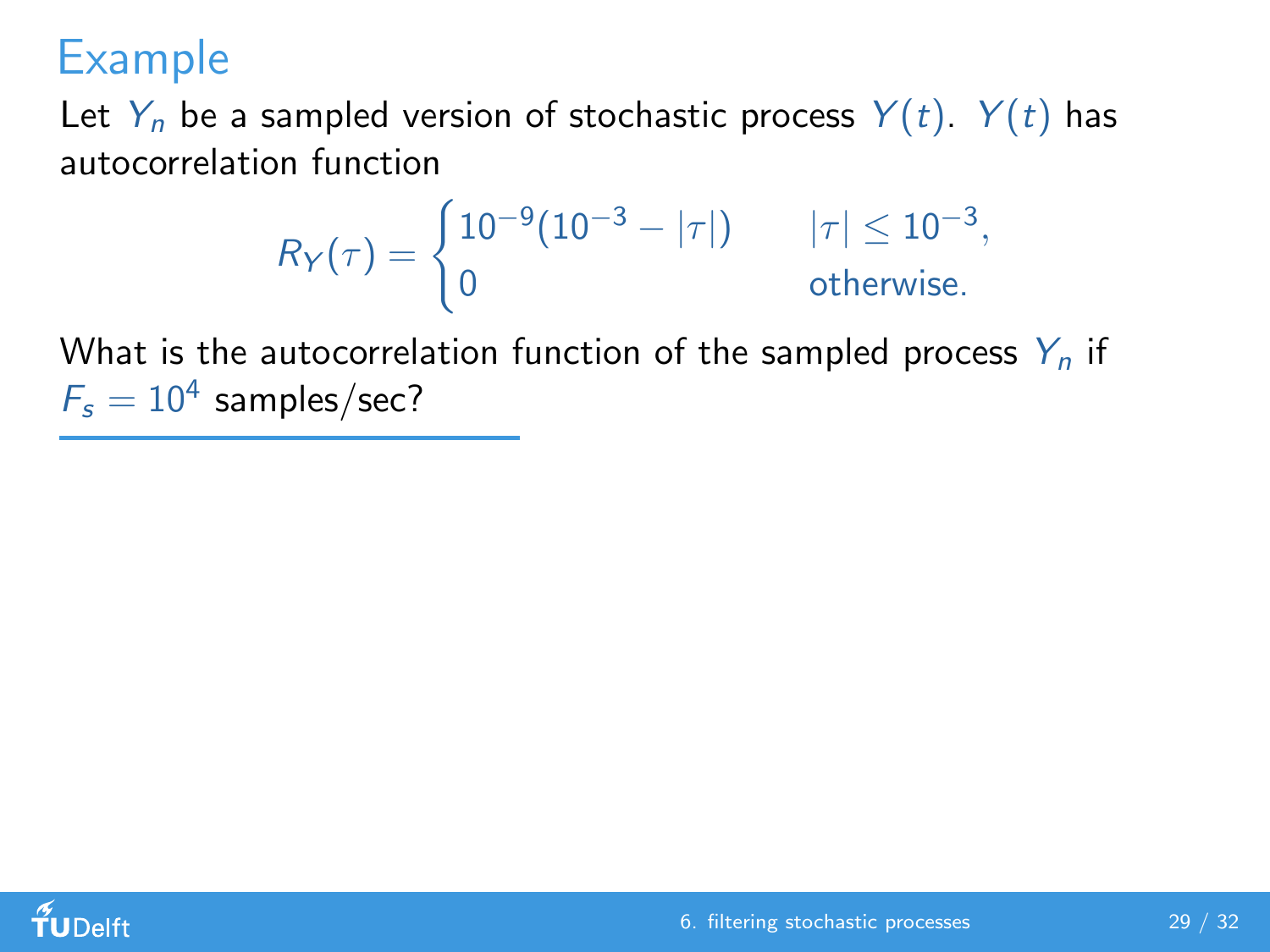Let  $Y_n$  be a sampled version of stochastic process  $Y(t)$ .  $Y(t)$  has autocorrelation function

$$
R_Y(\tau) = \begin{cases} 10^{-9} (10^{-3} - |\tau|) & |\tau| \le 10^{-3}, \\ 0 & \text{otherwise.} \end{cases}
$$

What is the autocorrelation function of the sampled process  $Y_n$  if  $F_s = 10^4$  samples/sec?

$$
R_{Y}[k] = R_{Y}\left(k\frac{1}{F_{s}}\right) = \begin{cases} 10^{-9}(10^{-3} - |k\frac{1}{F_{s}}|) & |k\frac{1}{F_{s}}| \le 10^{-3} \\ 0 & \text{otherwise} \end{cases}
$$
  
= 
$$
\begin{cases} 10^{-9}(10^{-3} - |k\,10^{-4}|) & |k\,10^{-4}| \le 10^{-3}, \\ 0 & \text{otherwise.} \end{cases}
$$
  
= 
$$
\begin{cases} 10^{-6}(1 - |0.1k|) & |k| \le 10, \\ 0 & \text{otherwise.} \end{cases}
$$

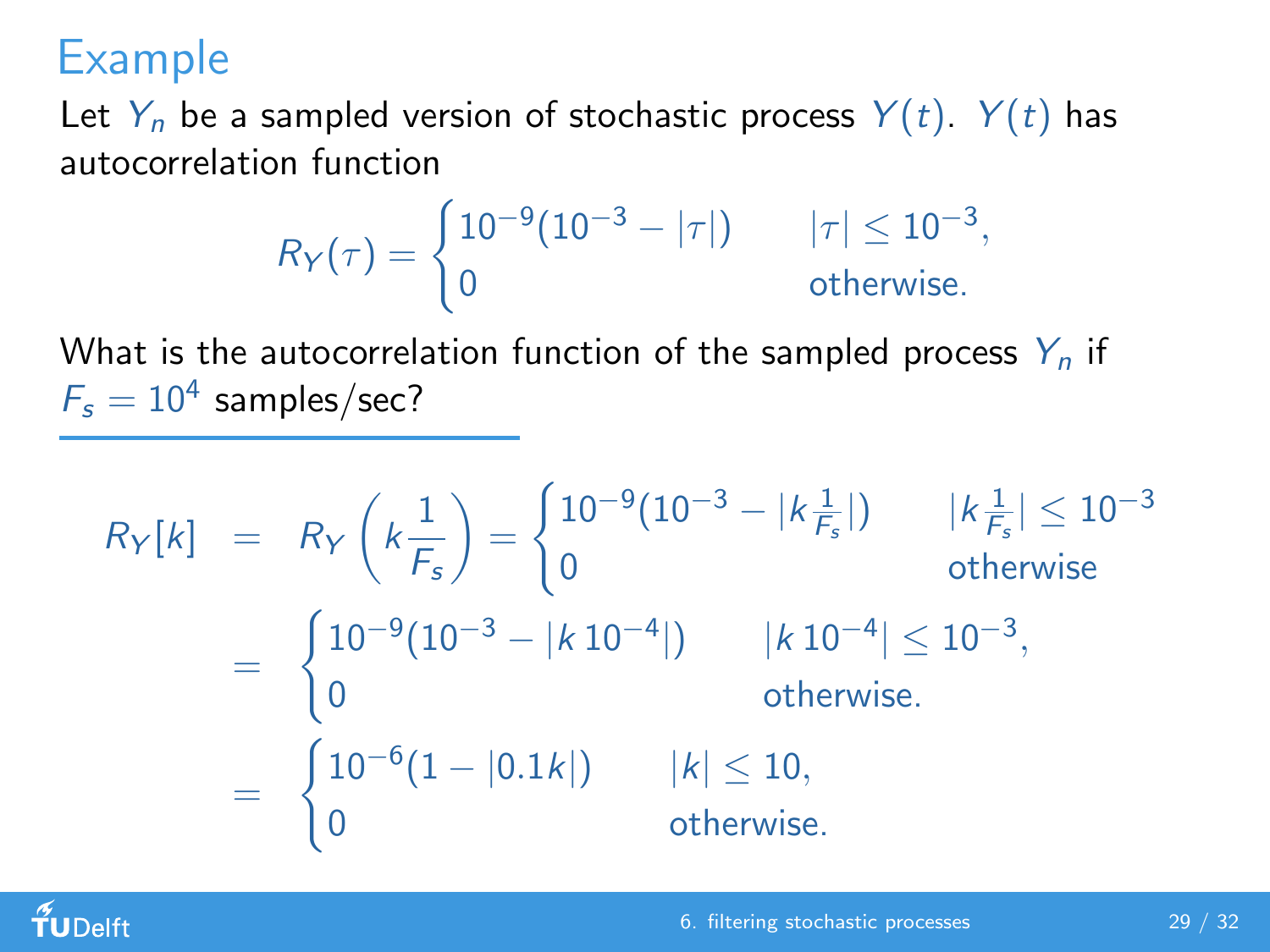Problem 2.7 (modified notation) Consider  $X_n = aX_{n-1} + V_n$ , where  $V_n$ : iid,  $E[V_n] = 0$ ,  $R_V[k] = \sigma^2 \delta[k]$ . Find  $R_X[k]$ .

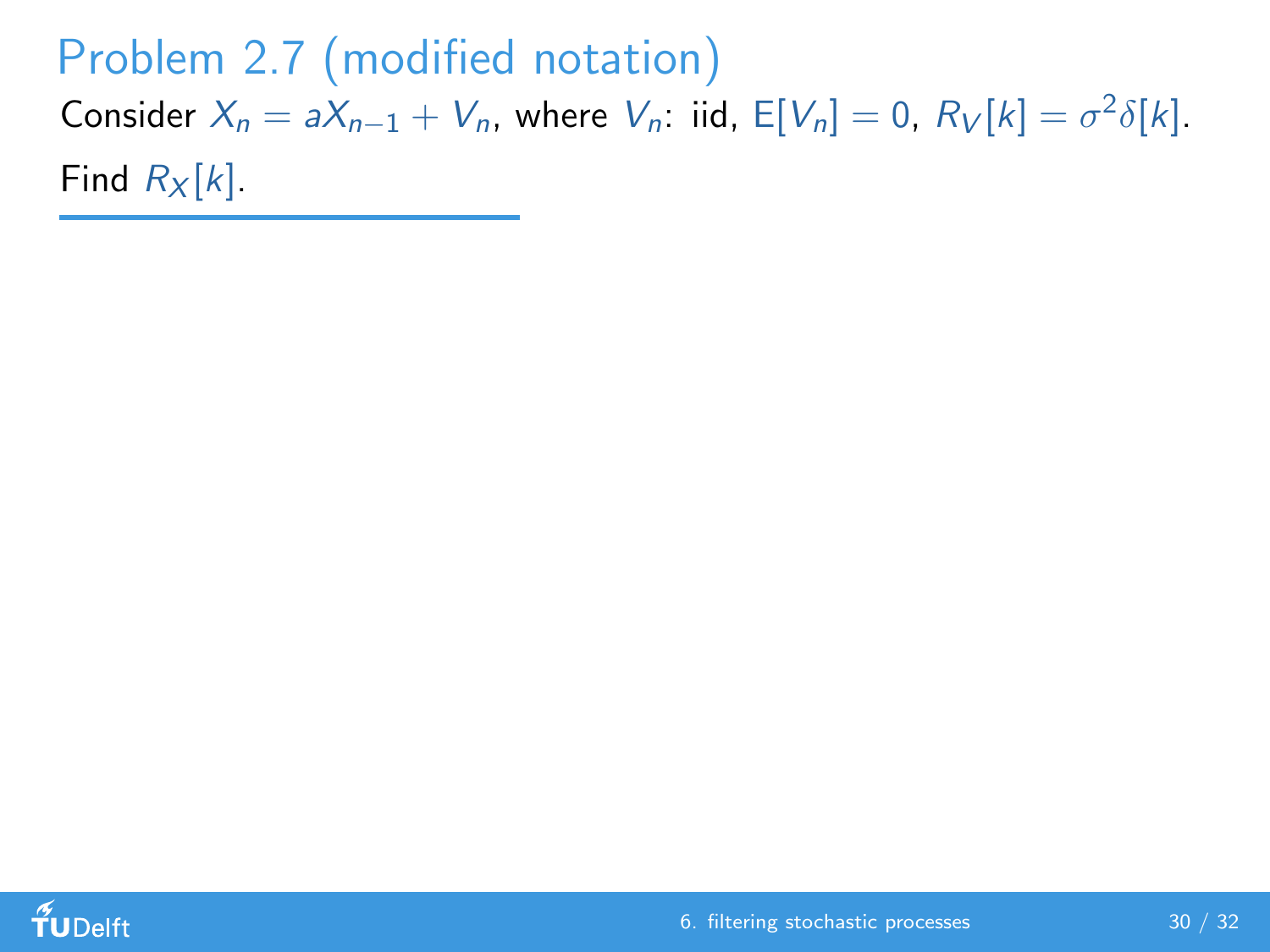Problem 2.7 (modified notation) Consider  $X_n = aX_{n-1} + V_n$ , where  $V_n$ : iid,  $E[V_n] = 0$ ,  $R_V[k] = \sigma^2 \delta[k]$ . Find  $R_X[k]$ .

$$
R_{VX}[k] = E[V_{n-k}X_n] = E[V_{n-k}(aX_{n-1} + V_n)]
$$
  
\n
$$
= aR_{VX}[k-1] + \sigma^2 \delta[k]
$$
  
\n
$$
\Rightarrow R_{VX}[k] = \begin{cases} \sigma^2 a^k & k \ge 0, \\ 0 & k < 0. \end{cases}
$$

 $R_{XY}[k] = R_{VX}[-k]$ 

 $R_X[k] = \mathbb{E}[X_{n-k}X_n] = \mathbb{E}[X_{n-k}(aX_{n-1} + V_n)]$  $= aR_X[k-1] + R_{XY}[k]$ 

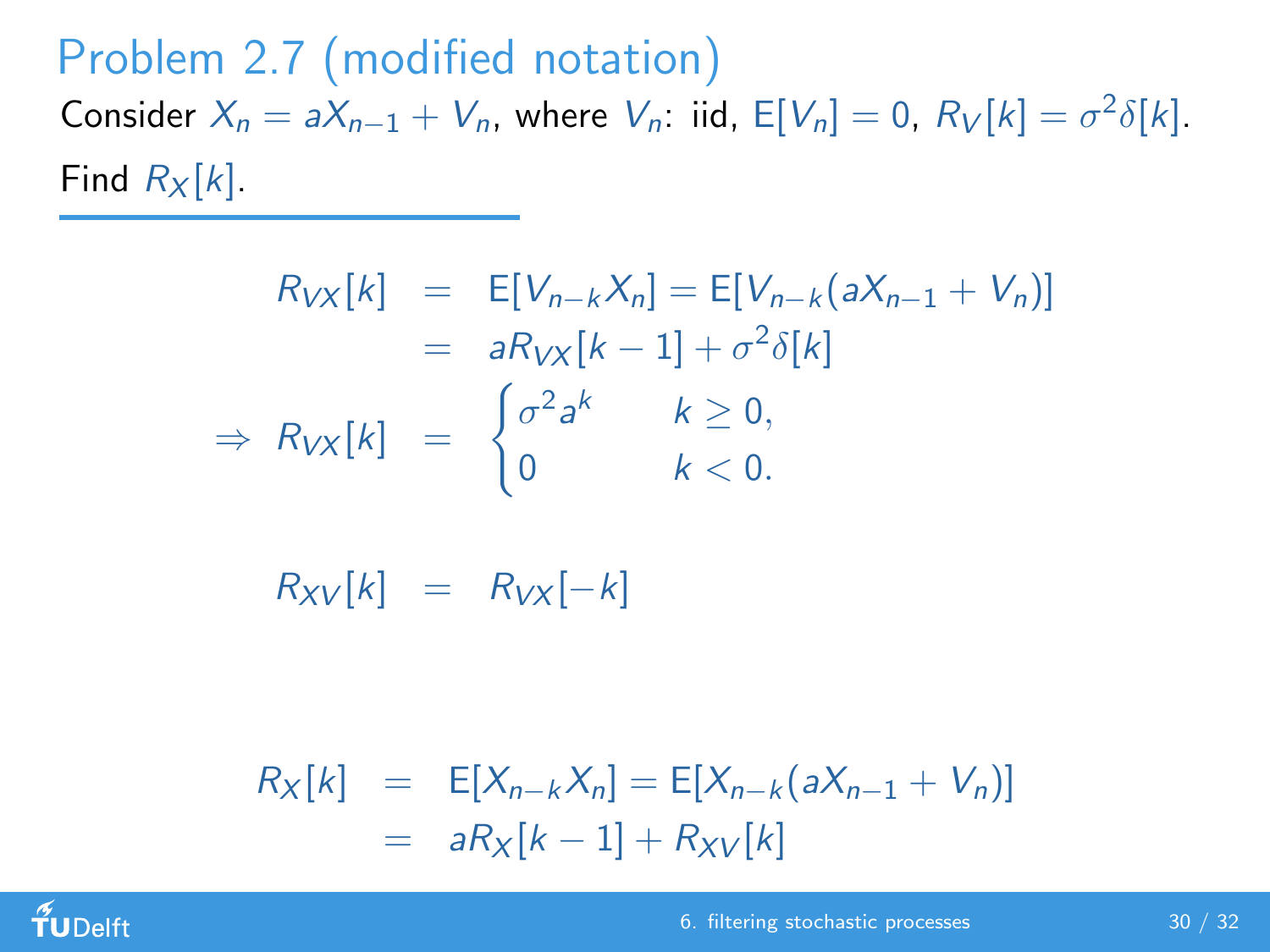# Problem 2.7 (cont'd)

We saw until now:

$$
R_x[k] = aR_X[k-1] + R_{XV}[k], \qquad R_{XV}[k] = \begin{cases} \sigma^2 a^{-k} & k \leq 0, \\ 0 & k > 0. \end{cases}
$$

$$
k > 0
$$
:  $R_X[k] = aR_X[k-1] = \cdots = a^k R_X[0]$ 

$$
k = 0: \t R_X[0] = aR_X[-1] + \sigma^2 = aR_X[1] + \sigma^2 = a^2R_X[0] + \sigma^2
$$

$$
R_X[0] = \frac{\sigma^2}{1 - a^2} =: \sigma_X^2
$$

It follows, for  $k \geq 0$ :  $R_X[k] = a^k \sigma_X^2$ Also, for  $k < 0$ ,  $R_X[k] = R_X[-k] = a^{-k} \sigma_X^2$ )  $\Rightarrow R_X[k] = a^{|k|} \frac{\sigma^2}{1}$  $1 - a^2$ 

#### TUDelft